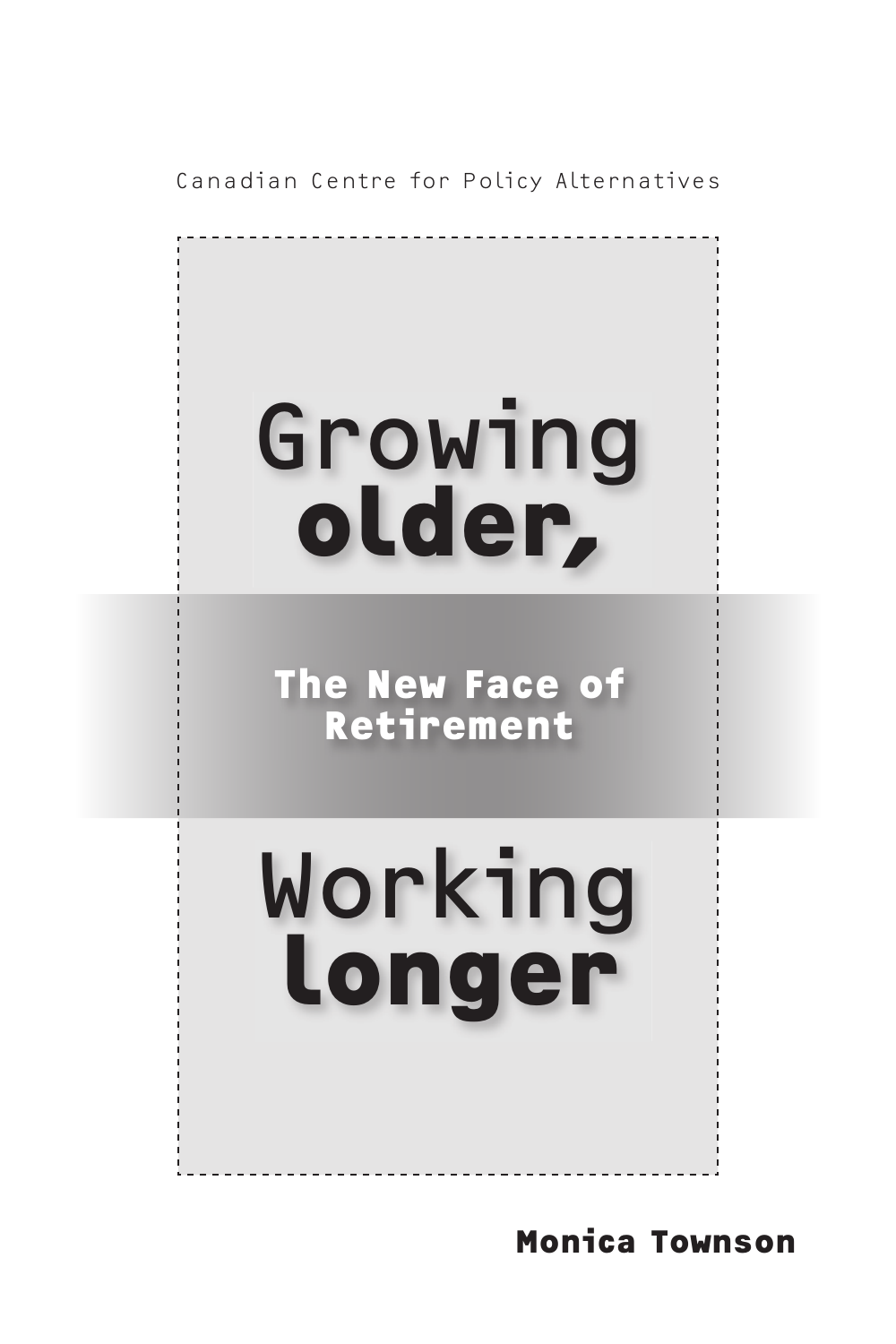Copies of this book may be purchased through the ccpa online bookstore at **www.policyalternatives.ca**.

#### **Copyright © Canadian Centre for Policy Alternatives**

All rights reserved. No parts of this book may be reproduced or transmitted in any form or by any means, electronic or mechanical, including photocopying, or by any information storage or retrieval system, without permission in writing from the publisher or the author.

#### **Library and Archives Canada Cataloguing in Publication**

Townson, Monica, 1932– Growing older, working longer : the new face of retirement / Monica Townson.

Includes bibliographical references. ISBN 0-88627-473-7

1. Retirement—Canada. 2. Retirement—Government policy—Canada.

3. Older people—Employment—Canada. 4. Early retirement—Canada.

5. Pensions—Canada. I. Canadian Centre for Policy Alternatives II. Title.

HQ1063.2.C3T69 2006 306.3'8'0971 C2006-900811-6

Printed and bound in Canada.  $\frac{CAW + 567}{CVTTAMA}$ Layout and cover design by Tim Scarth.

#### **Canadian Centre for Policy Alternatives**

Suite 410, 75 Albert Street, Ottawa, ON K1P 5E7 tel 613 563-1341 fax 613 233-1453 ccpa@policyalternatives.ca http://www.policyalternatives.ca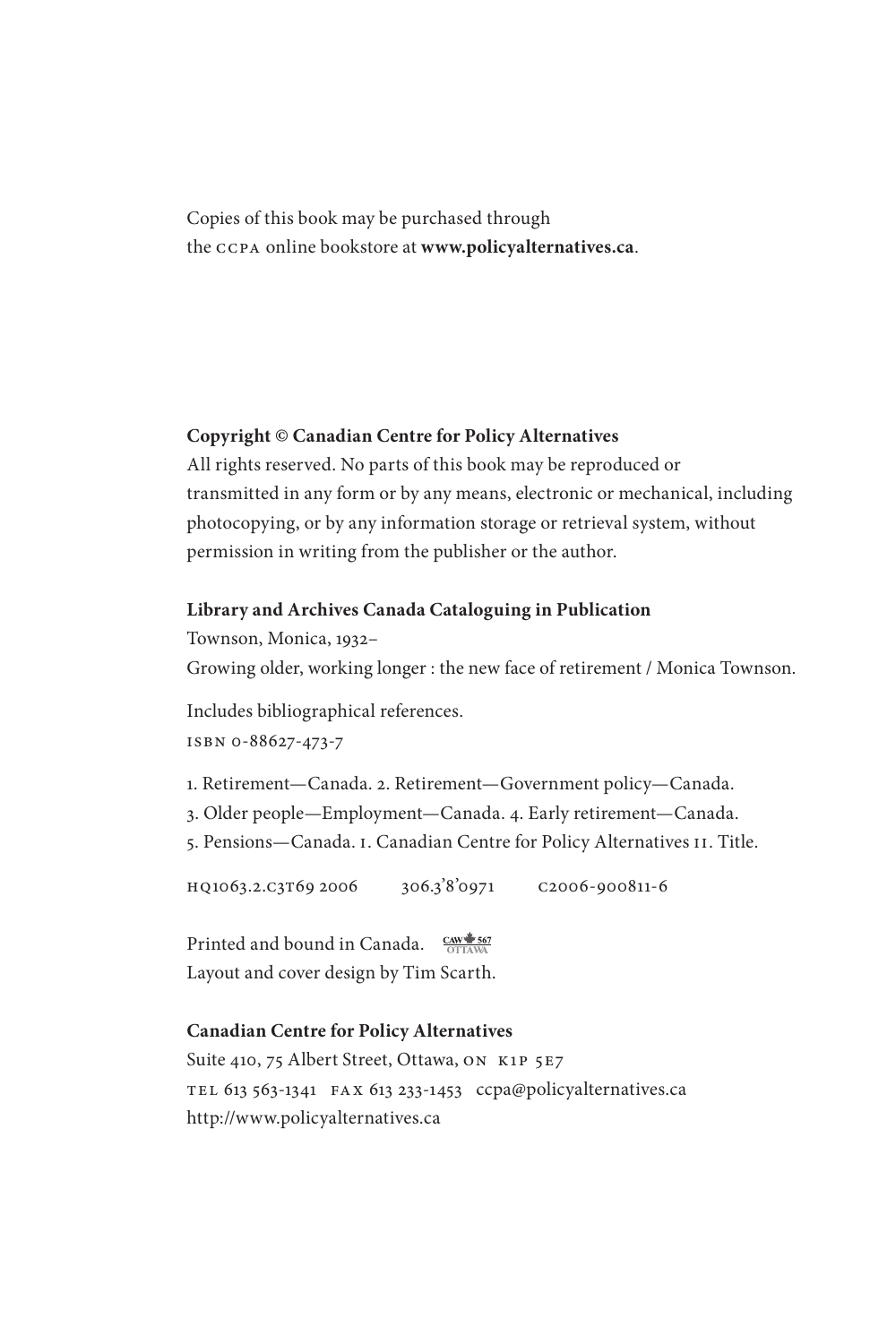| 5   | <b>PREFACE</b>                                           |
|-----|----------------------------------------------------------|
| 9   | CHAPTER 1<br>An uncertain future                         |
| 37  | CHAPTER 2<br>The pension challenge                       |
|     | 87 CHAPTER 3<br>New perspectives on the aging population |
|     | 129 CHAPTER 4<br>Raising the age of retirement           |
| 169 | CHAPTER 5<br>Protecting older workers                    |
| 199 | CHAPTER 6<br>Where do we go from here?                   |
|     |                                                          |

Bibliography **231**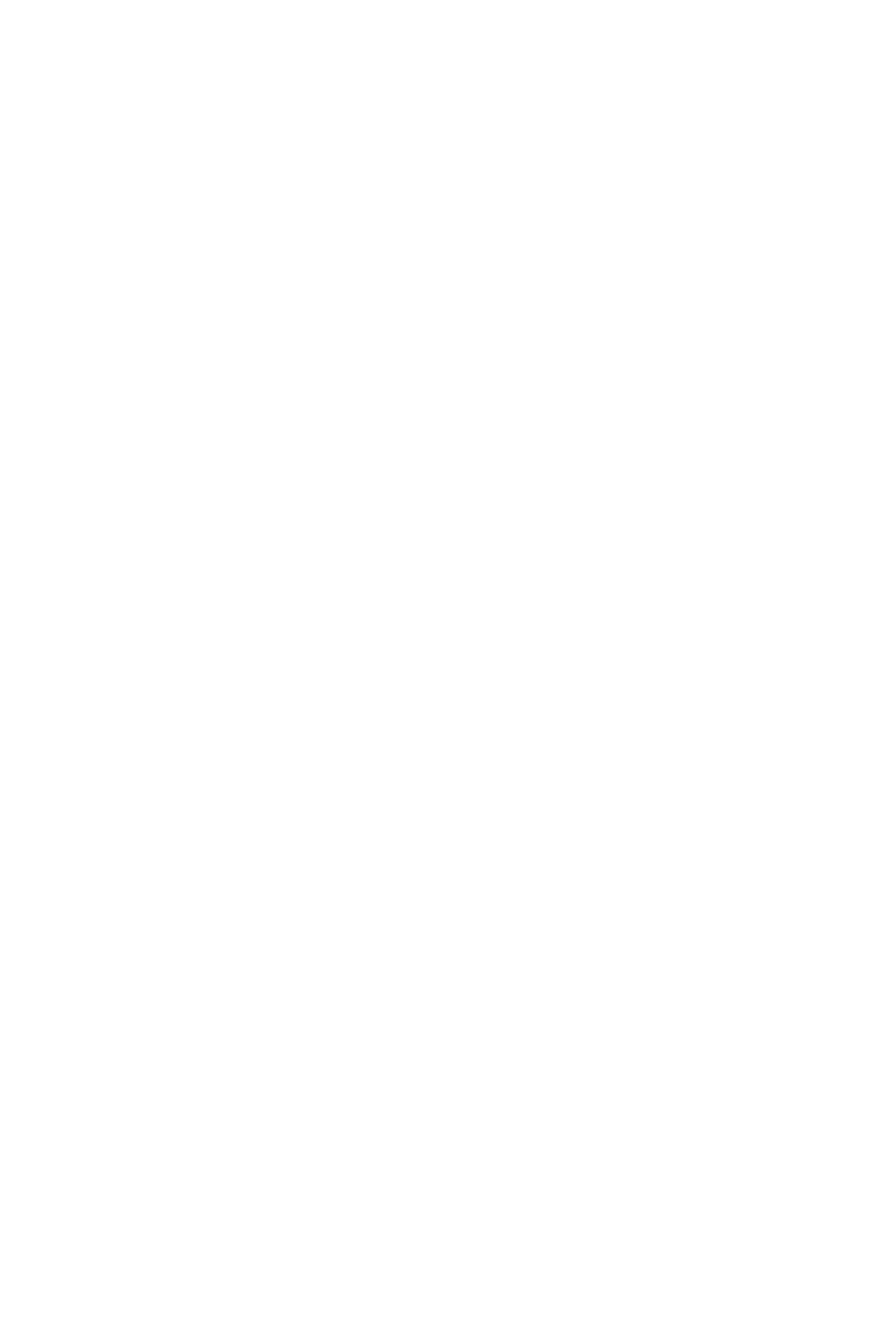# Preface

It's not surprising that, as the leading edge of the baby boom generation reaches its late 50s, retirement has become a major preoccupation—especially when the springtime ritual of the RRSP season rolls around. A bombardment of ads encourages us to believe that, if only we follow the right advice and invest in the right plan, by the time we're in our 50s we'll be able to spend the rest of our lives lying on a sandy beach in the Caribbean, travelling around Europe, or relaxing on the golf course, without a care in the world. "Freedom 55," originally presented as a clever marketing slogan for a major insurance company, has now become the goal everyone is persuaded to aim for—that time when, free of the burden of work and economically secure, we'll have years of leisure ahead of us.

But there is now growing uncertainty about retirement—how and when it might happen, and what form it might take. More and more people will not be able to achieve their dreams of early retirement. Volatile stock markets and low interest rates have pushed workplace pension plans into deficit positions and undermined the value of individual retirement savings. Many people are no longer sure about just when they'll be able to stop working, or even if they'll ever be able to stop. And many of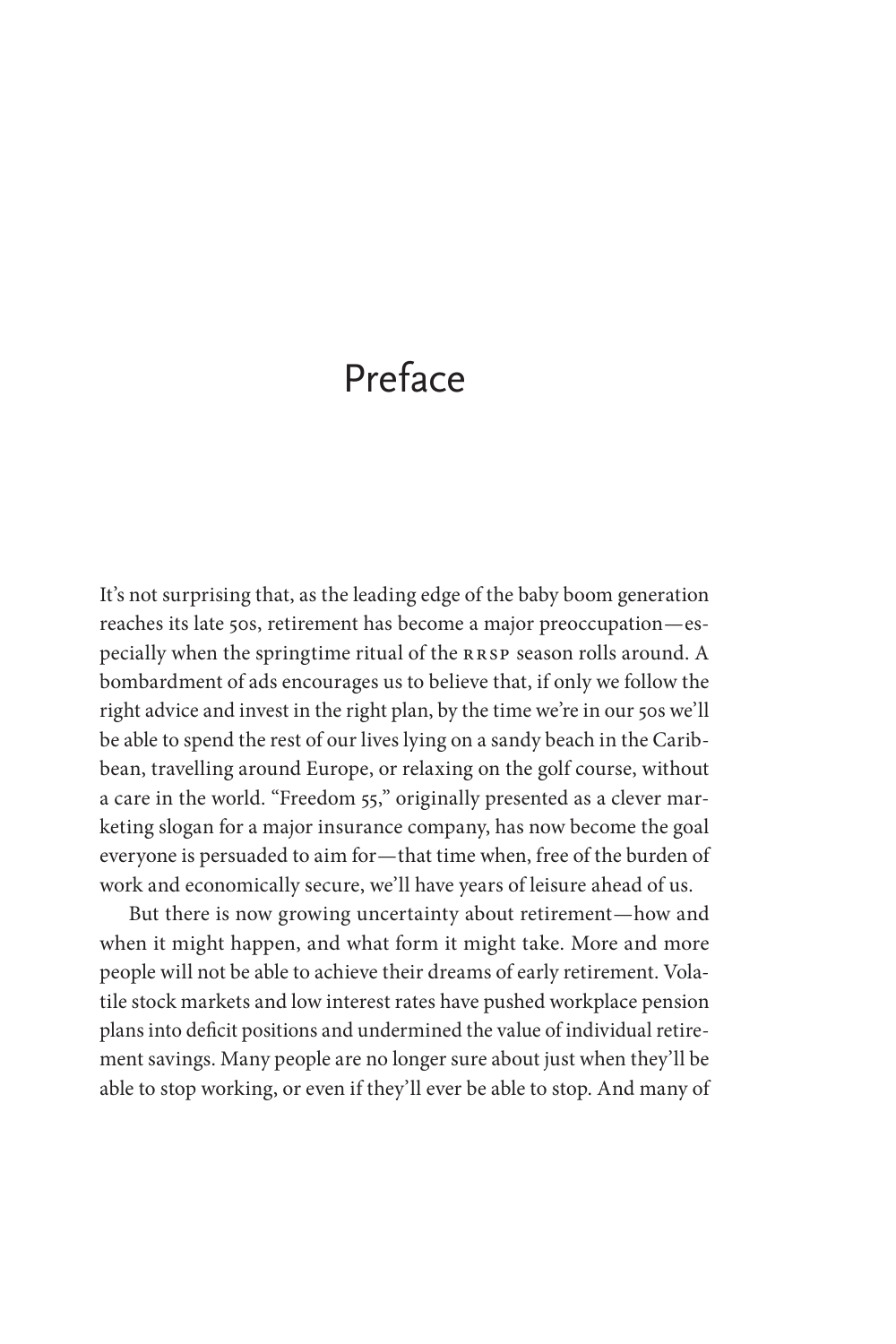those who retired early are now going back to work—some for financial reasons, others because they prefer to keep active.

Governments around the world are trying to persuade people to postpone their retirement and go on working to ease pressure on pension plans as the big generation of baby boomers gets set to retire. But it's not just the cost of pensions that is fuelling the development of policy here. Workers who produce the goods and services the economy needs are essential to economic growth and prosperity. There is growing concern that, as the baby boom generation retires, fewer workers will be available to support the growth of the economy and produce the goods and services needed by all Canadians.

Canada is being urged by international bodies such as the OECD to get rid of early retirement incentives, to abolish mandatory retirement, and to take other measures to persuade people to go on working and to raise the age of retirement. The fear is that these efforts may become coercive and that people may be forced to go on working against their will.

At the same time, strong pressure is building to shift responsibility for retirement provision away from collective actions and programs and onto individuals, who will be expected to fend for themselves. There are already signs that this is happening as employers move away from defined benefit pension plans where a pension related to earnings and years of service is guaranteed, in favour of defined contribution plans and group RRSPs where retirement income depends on investment returns and no particular pension amount is promised.

Regardless of policy measures adopted by governments, there are already signs that people increasingly believe they will have to go on working longer or take some other kind of job after a formal retirement from a long-term "career" job. More and more workers are doing just that. In fact, we probably need a new word to describe what happens when workers grow old, because retirement has become a process: it's no longer a point in time when work stops and leisure begins.

This book will look at how what we used to call "retirement" is changing, and what it may mean. It will look at changes already under way and at the growing uncertainty about retirement. We'll discuss how the current retirement income system is coping. We'll consider new and more positive perspectives on the aging population in some detail and follow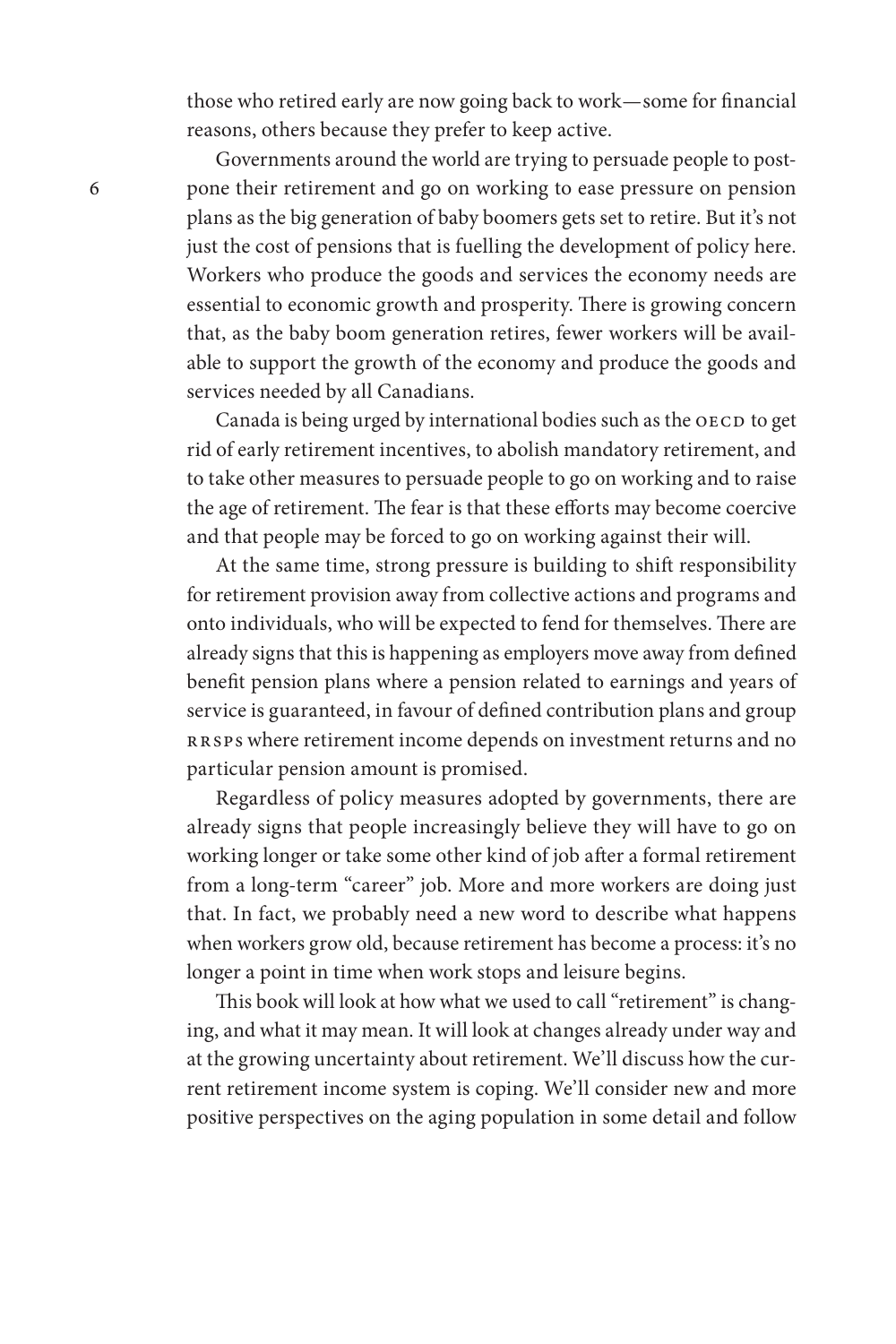the demise of the early retirement dream. We will also discuss how older workers might be protected in this changing environment. The idea of "increasing choice" and giving people a "better range of alternatives" is receiving growing emphasis in policy development, but what does it mean and what could be the likely consequences? We will conclude with some consideration of where we might go from here.

My thanks go to Bruce Campbell, Executive Director of the Canadian Centre for Policy Alternatives, for his continuing support and encouragement as I worked on the book; to Ed Finn for his valuable editorial input and advice; and to Kerri-Anne Finn and everyone else in the Ottawa office of CCPA who helped in the editing and production of the book.

I am also grateful to John Myles, who read an early draft of the manuscript and offered helpful comments and advice. Responsibility for the opinions expressed in the book, and for any errors or omissions, is mine alone.

## **Monica Townson**

Toronto, January 2006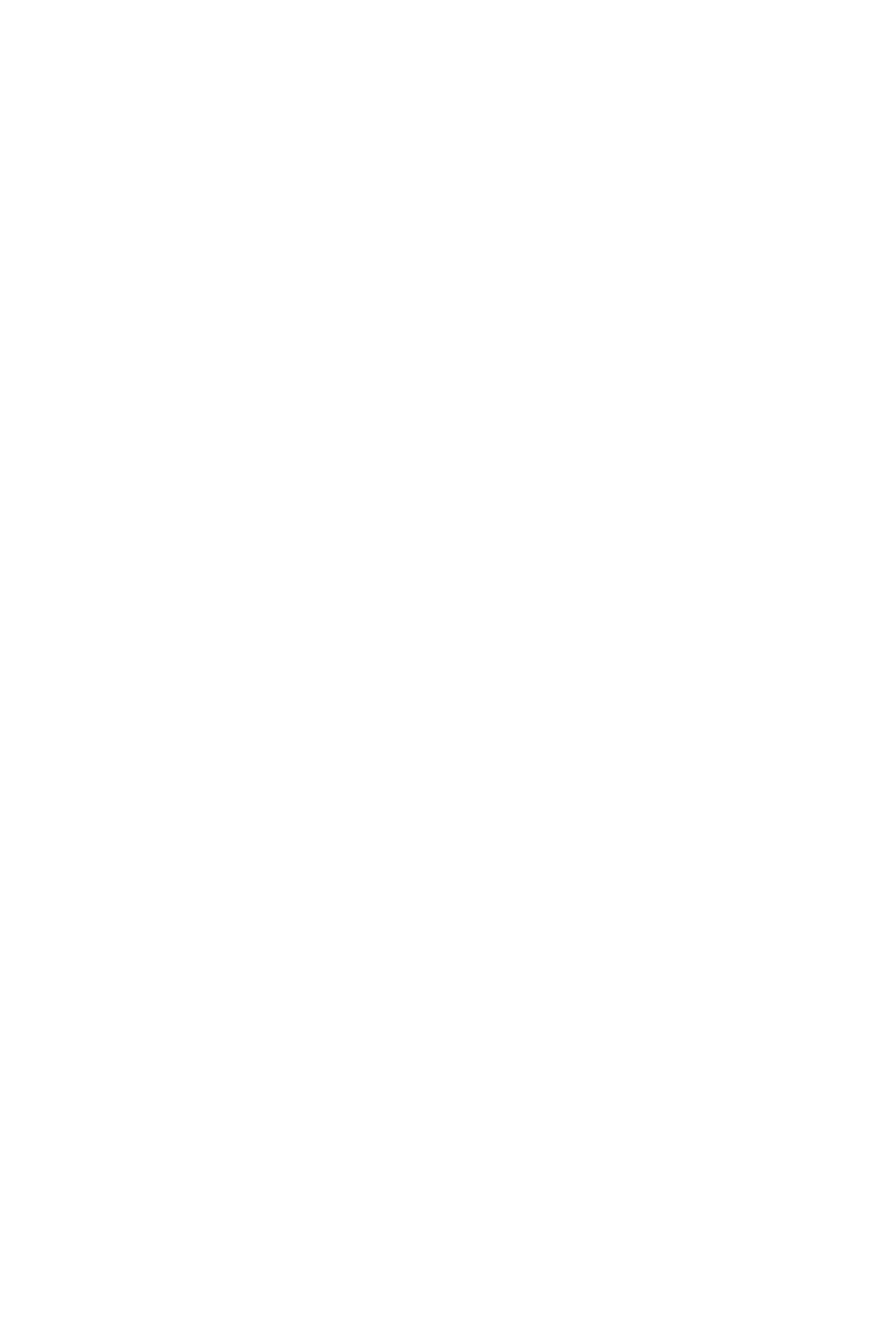|             | Year: |                |   | Month:           |   |                        |  | <b>MORNING</b> |     | <b>AFTERNOON</b> |   | <b>OVERTIME</b> |  |
|-------------|-------|----------------|---|------------------|---|------------------------|--|----------------|-----|------------------|---|-----------------|--|
|             |       | <b>MORNING</b> |   | <b>AFTERNOON</b> |   | OVERTIME <sub>ON</sub> |  | OυT            | N   | OυT              | N | OUT             |  |
|             |       | OυT            | N | ουт              | N |                        |  |                |     |                  |   |                 |  |
| <b>MONE</b> |       |                |   |                  |   | <b>WED</b>             |  |                | 257 | 652              |   |                 |  |
|             |       |                |   |                  |   |                        |  |                |     |                  |   |                 |  |

# An Uncertain Future

**M** OST OF US look forward to spending our golden years relax-<br>ing and enjoying life, playing with our grandchildren, maybe<br>traveling to exotic places, or taking up that hobby we've been<br>thinking about for so long. Just ho ing and enjoying life, playing with our grandchildren, maybe traveling to exotic places, or taking up that hobby we've been thinking about for so long. Just how much we can do in those retirement years will depend on income, health, and family situation. But almost everyone now has years of leisure after finishing a lifetime of work.

It wasn't always so. In the early 1900s, when farming was still a major source of employment, many people carried on working until poor health or death intervened.<sup>1</sup> Retirement was only possible for a tiny minority of people who had managed to get together enough savings to support themselves in old age-or whose families could support them when they were no longer able to work for pay. As recently as the 1950s, for instance, U.S. surveys showed only about 5% of retirees had stopped work voluntarily to enjoy more leisure. The rest had been forced to "retire" because they were laid off or were in poor health.<sup>2</sup> And many of them spent the rest of their lives in poverty.

Being able to spend senior years in leisurely comfort has been described by one writer as "one of the great achievements of the affluent democracies in the 20th century." <sup>3</sup> Essentially, the expansion of manda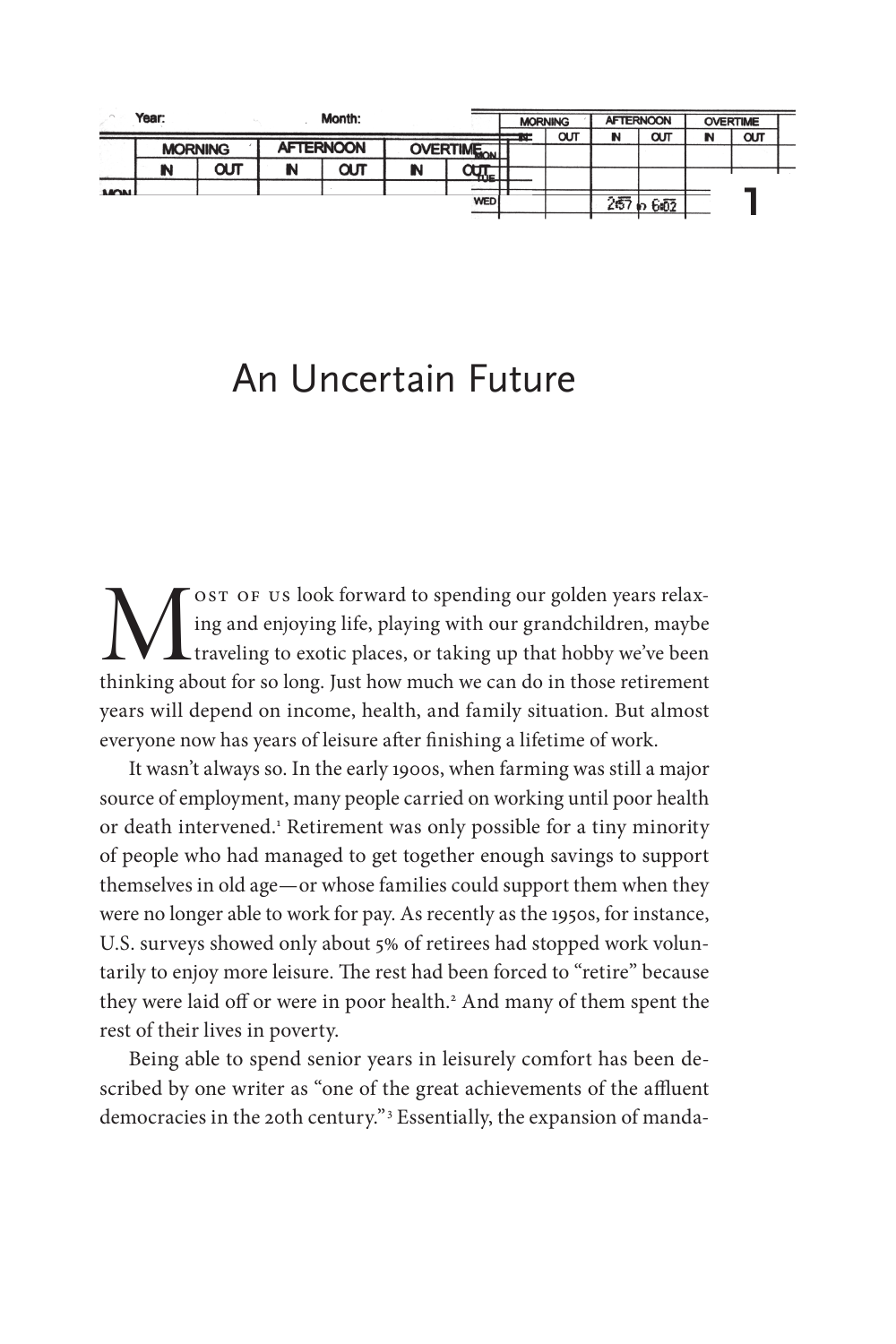tory, universal pension schemes "democratized" access to retirement, so that it was no longer the privilege of the few.

Perhaps not surprisingly, with the leading edge of the baby boom generation reaching its late 50s, retirement has now become a major preoccupation—especially when the springtime ritual of the RRSP season rolls around. A bombardment of ads encourages us to believe that, if only we follow the right advice and invest in the right plan, by the time we're in our 50s, we'll be able to spend the rest of our lives lying on a sandy beach in the Caribbean, traveling around Europe, or relaxing on the golf course, without a care in the world. "Freedom 55," originally presented as a clever marketing slogan for a major insurance company, has now become the goal everyone is persuaded to aim for—that time when, free of the burden of work and economically secure, we'll have years of leisure ahead of us.

While some people may be able to achieve their dreams of early retirement, many more do not. Some were forced into early retirement when their employers decided to lay off workers during economic down-times. As well, volatile stock markets have pushed pension plans into deficit positions and undermined the value of individual retirement savings, so that many people are no longer sure about just when they'll be able to stop working, or even if they'll ever be able to stop. And many of those who retired early are now going back to work—some for financial reasons, others because they prefer to keep active. There's growing uncertainty about retirement—how and when it might happen and what form it might take. In fact, we probably need a new word to describe what happens when workers grow old, because retirement has become a process: it's no longer a point in time when work stops and leisure begins.

It could even be that early retirement is rapidly becoming just a fiction dreamed up by mutual fund companies and financial institutions to sell financial products at RRSP time. For instance, recent surveys have shown that high percentages of Canadians plan to go on working after taking a formal retirement, and many of those who took early retirement have returned to work in some capacity, even if not at the same kind of job from which they retired. One recent survey from Statistics Canada found that, while many people may say they want to retire early, less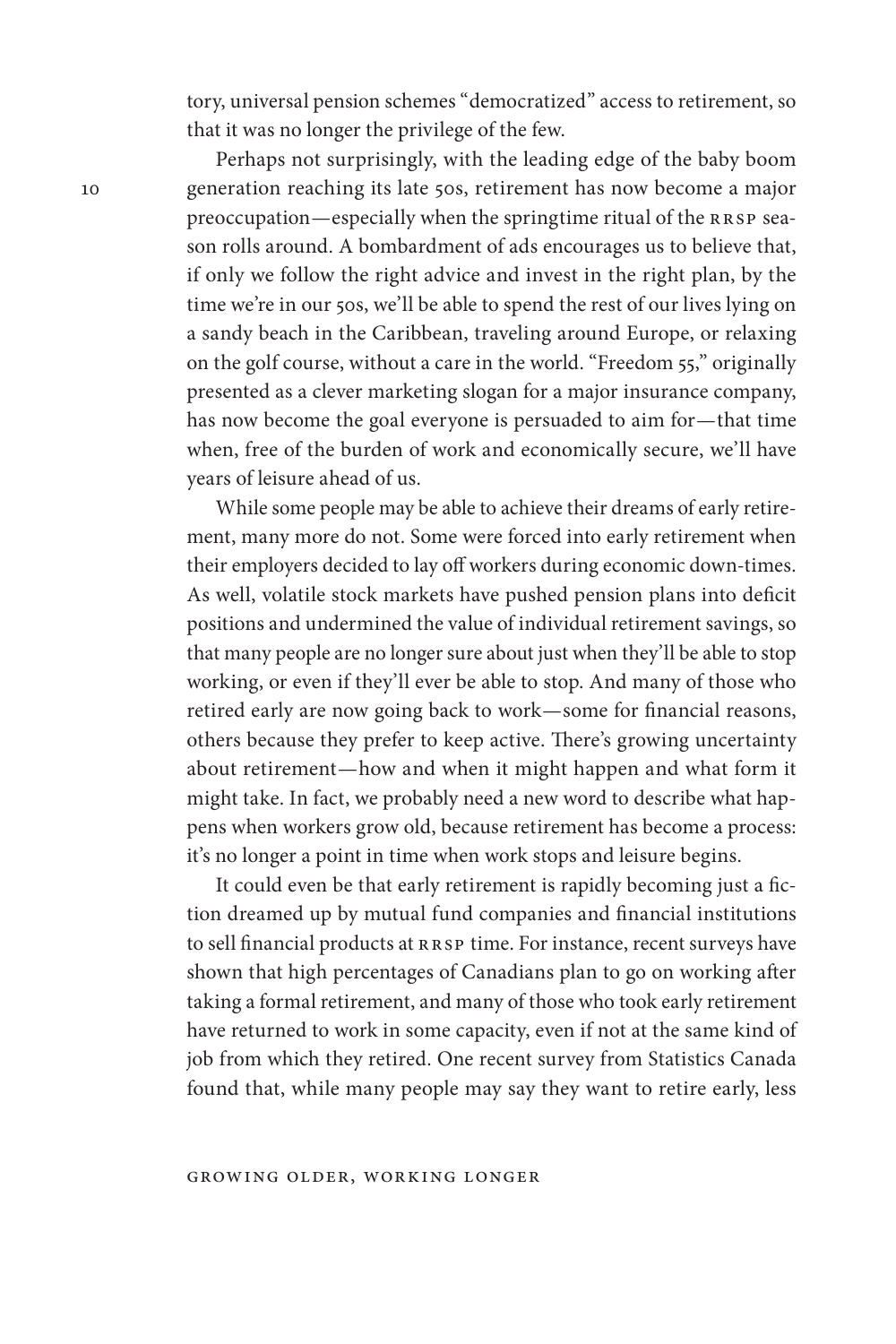than one-quarter of people in their 40s and 50s plan to leave the work force before age 60.<sup>4</sup>

We can expect these trends to continue. In fact, governments will make sure they do. More and more jurisdictions have abolished mandatory retirement. Concerned about the growing cost of pensions as more and more people reach retirement age, governments in almost all the industrialized countries are now developing policies to encourage people to abandon their plans for early retirement and to keep on working to later ages. The United States is raising the age of eligibility for Social Security from 65 to 67, although the changes were announced 20 years ago and will be phased in over roughly the next 20 years. The United Kingdom government proposed age 70 as a "default" age of retirement, but then backed down and set the default age at 65—at least for now.

In Canada, a major federal government research initiative is looking at policies that might change the way people combine work, leisure, caregiving, and education over a lifetime instead of emphasizing only what policies are needed once they reach age 65. "Population Aging and Life-Course Flexibility" is what they've called the project. The aging population is no longer seen as a "crisis." Instead, officials say, "the coming retirement of the baby boom generation, if accompanied by good social policies, may provide an opportunity to make major social and economic gains."<sup>5</sup>

The view now is that tomorrow's generation of older people will be skilled and potentially productive in an economy based on knowledge and services. The growth of healthy life expectancy raises the possibility of increasing both time spent in work and time spent in leisure, with gains on both economic and social fronts. The process could eventually lead to a new definition of "retirement" and radical new policies that will change the way we look at the aging process.

This book will look at how what we used to call "retirement" is changing, and what it may mean. It will look at changes already under way and at the growing uncertainty about retirement. We'll discuss how the current retirement income system is coping. We'll consider new and more positive perspectives on the aging population in some detail and follow the demise of the early retirement dream. We will also discuss how older workers might be protected in this changing environment. The idea of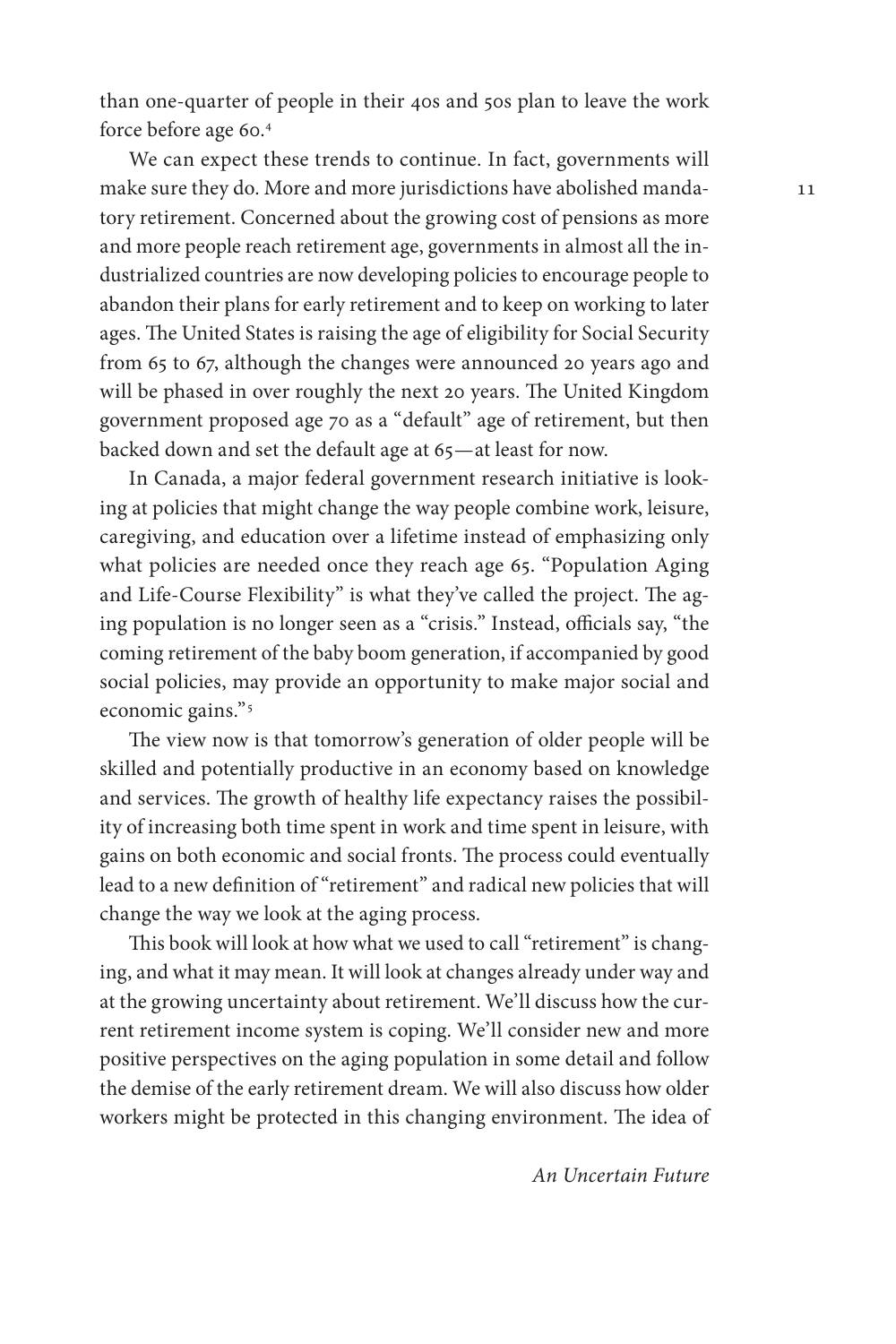"increasing choice" and giving people a "better range of alternatives" is receiving growing emphasis in policy development, but what does it mean and what could be the likely consequences? We will conclude with some consideration of where we might go from here.

# Living longer and retiring earlier

The very idea of retiring in your 50s to live a life of leisure represents a remarkable turnaround in just a few generations. For instance, the first public pensions in Canada, introduced in 1927 through the Old Age Pensions Act, provided benefits only to people who had reached age 70. Our grandfathers—if they were lucky enough to have a company pension plan—could look forward to the proverbial gold watch once they reached age 65, after a lifetime of working for the same employer. And they went home to put their feet up. But they often didn't spend much time in retirement, because life expectancy was much lower then.

Our grandmothers, of course, generally didn't work outside their homes—at least if they were middle class. Busy with looking after their large families and keeping house, they didn't get to retire. Women from lower-income families generally have always had to combine those responsibilities with some kind of paid work—whether cleaning house or washing clothes for other families, or low-paid factory work or piecework in their own homes. They didn't get to retire either.

But life expectancy has increased significantly since grandmother was young. In 1921, a Canadian man who reached age 65 could expect to live another 13 years, on average. Women at age 65 in 1921 had an average 13.3 years still ahead of them.<sup>6</sup> Now, the life expectancy of men at age 65 has risen to 16.3 years, while women at age 65 can expect another 20.2 years on average.<sup>7</sup>

Ironically, while people are living longer, they are retiring earlier. In the 1970s and early 1980s, workers typically retired at age 65. But by 2001, the median age of retirement had dropped to 60.8.8 Canada has just reached the cross-over point for men where lifetime years in and out of employment are about equal.<sup>9</sup> In 1970, Canadian men could expect to work 44 years of their lives and be doing other things—such as going to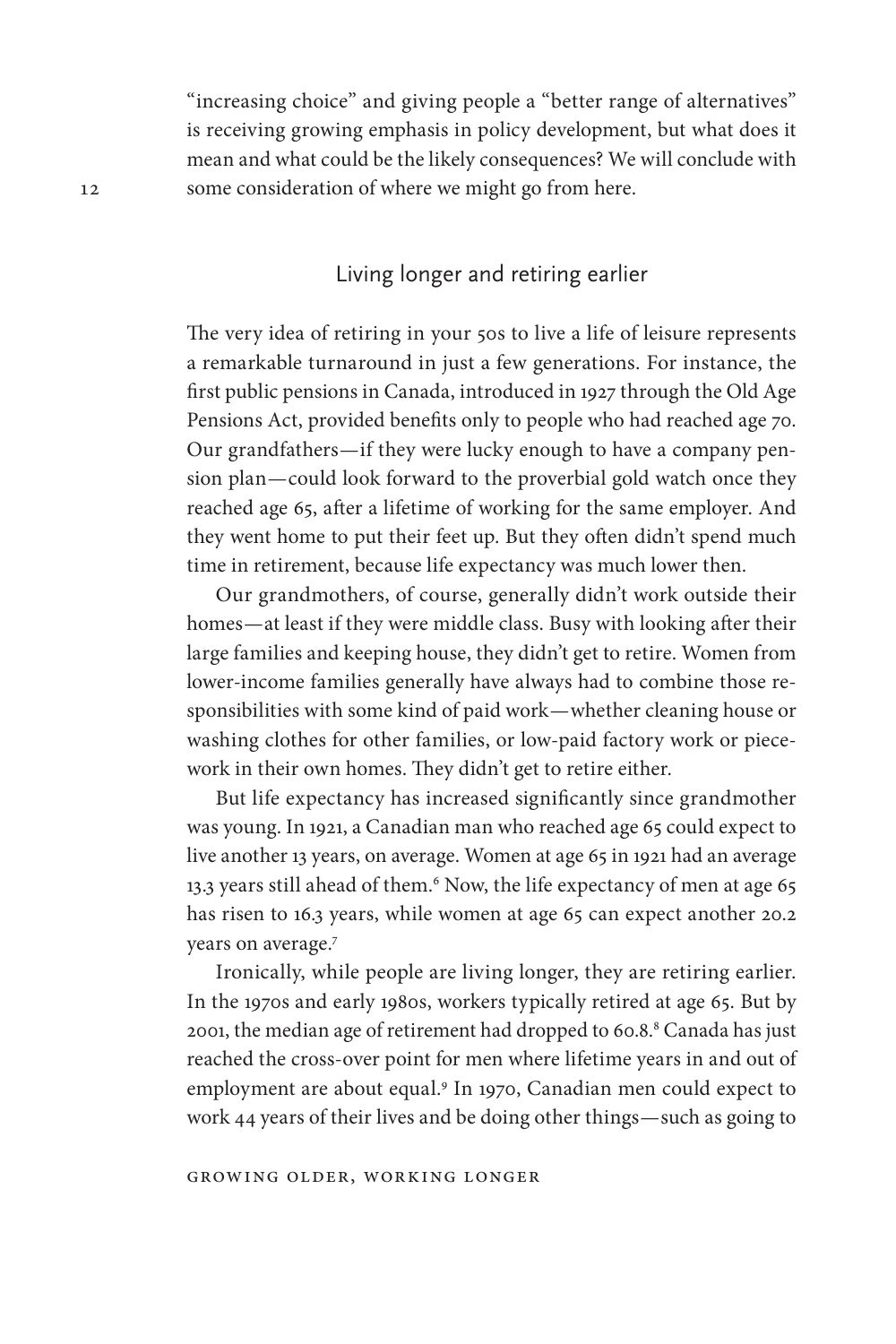school, being unemployed, or retired—for another 26 years. Now, more time is spent out of employment than in it. The OECD suggests that, if current trends continue, by 2030 men would spend 35 years in paid work and 44 years not at work. In 1970, Canadian women could have expected to spend 19 years in paid employment and 58 years not in employment. By 2030, according to the OECD, women could spend 38 years in paid employment and 47 years out of employment.<sup>10</sup>

Early retirement could accelerate the process. Based on current life expectancy, anyone now thinking of retiring at 50 probably has more than one-third of their life still ahead of them. For instance, a 50-year old woman can expect to live another 33.2 years, on average, while a 50 year-old man probably has another 28.5 years to go.<sup>11</sup> That's a long time to be doing nothing.

Changing the culture of early retirement

While many observers believe there is now a general expectation of early retirement, it is important to note that early retirement is not always a voluntary choice. In the economic downturn of the early 1990s, for example, many employers laid off older workers as a way of downsizing their operations. Older workers may have been forced out of the work force even though they did not want to retire.<sup>12</sup> Some researchers suggest that the involuntary aspects of labour market withdrawal are often ignored in studies of retirement behaviour. In addition, older workers who keep working or return to the labour market may experience age discrimination, either by finding their job opportunities reduced, or having to accept lower-quality or lower-waged jobs. Protecting older workers from discrimination (discussed in more detail in Chapter 5) will have to be addressed if policy-makers hope to change the culture of early retirement.

One recent study, for instance, looked at individuals who turned 50 between 1976 and 1979 and followed their work patterns in the years leading up to age 65. Surprisingly, retirement as a self-reported event appeared to be relatively infrequent. Only about 51% of men and 30% of women in the selected age groups had retired from a job by age 65. In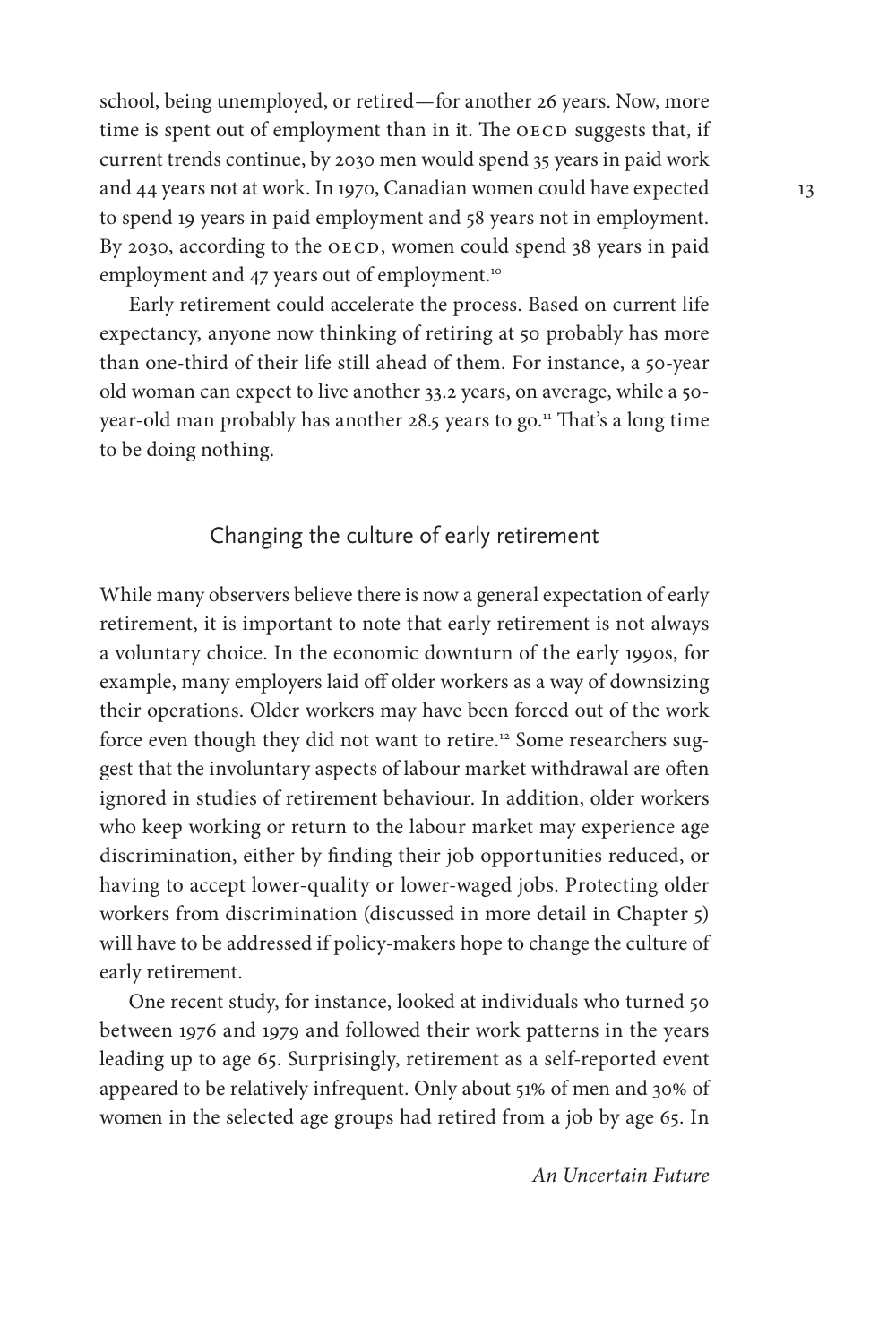many cases, the job separation that ultimately ended a career must have been a layoff, an illness or disability, or a family-related event, according to this study. However, it must be noted that the workers who were the subject of this study would have turned 65 in the period from 1991 to 1994, part of which coincided with declining economic activity.<sup>13</sup>

Overall, the study found that about 60% of all job separations for both men and women in the age groups between 50 and 65 could be classified as involuntary. And the majority of those individuals found another job within 12 months. The authors of this study also say that the high rates of job change experienced within these age groups contradict the view that careers of older workers are characterized as either a process of gradual disengagement or a stable plateau preceding an abrupt final withdrawal. And, they say, "Since only a bare majority of men and a minority of women explicitly retired, many older workers seem to be interested in continued employment."

In the 1990s, some governments actively encouraged early retirement in an effort to free up jobs for younger workers and address the problem of high youth employment. The Quebec government, for instance, introduced a phased retirement scheme in 1997 which allowed people who would agree to reduce their hours of work to begin drawing on their workplace pension benefits, while continuing to contribute to the Quebec Pension Plan as if they were still working full-time. There's little evidence that such programs were successful in creating more job opportunities for younger workers. For one thing, younger workers generally do not have the same skills and experience as the older workers they are supposed to replace.

But there are signs that the culture of early retirement is changing. And it's likely to be helped along by public policies that will be designed to encourage people to stay at work longer—although some experts believe achieving the objective will not be easy. Sociologist and aging expert John Myles believes that institutions profoundly shape cultural preferences. "Once established," says Myles, "the expectation that 'normal retirement' occurs at age 55 or 60 may be extremely difficult to change."<sup>14</sup>

Nevertheless, phased retirement programs, intended to ease older workers out of the work force early, are now being abandoned. Sweden, one of the best-known practitioners of this type of policy, has dropped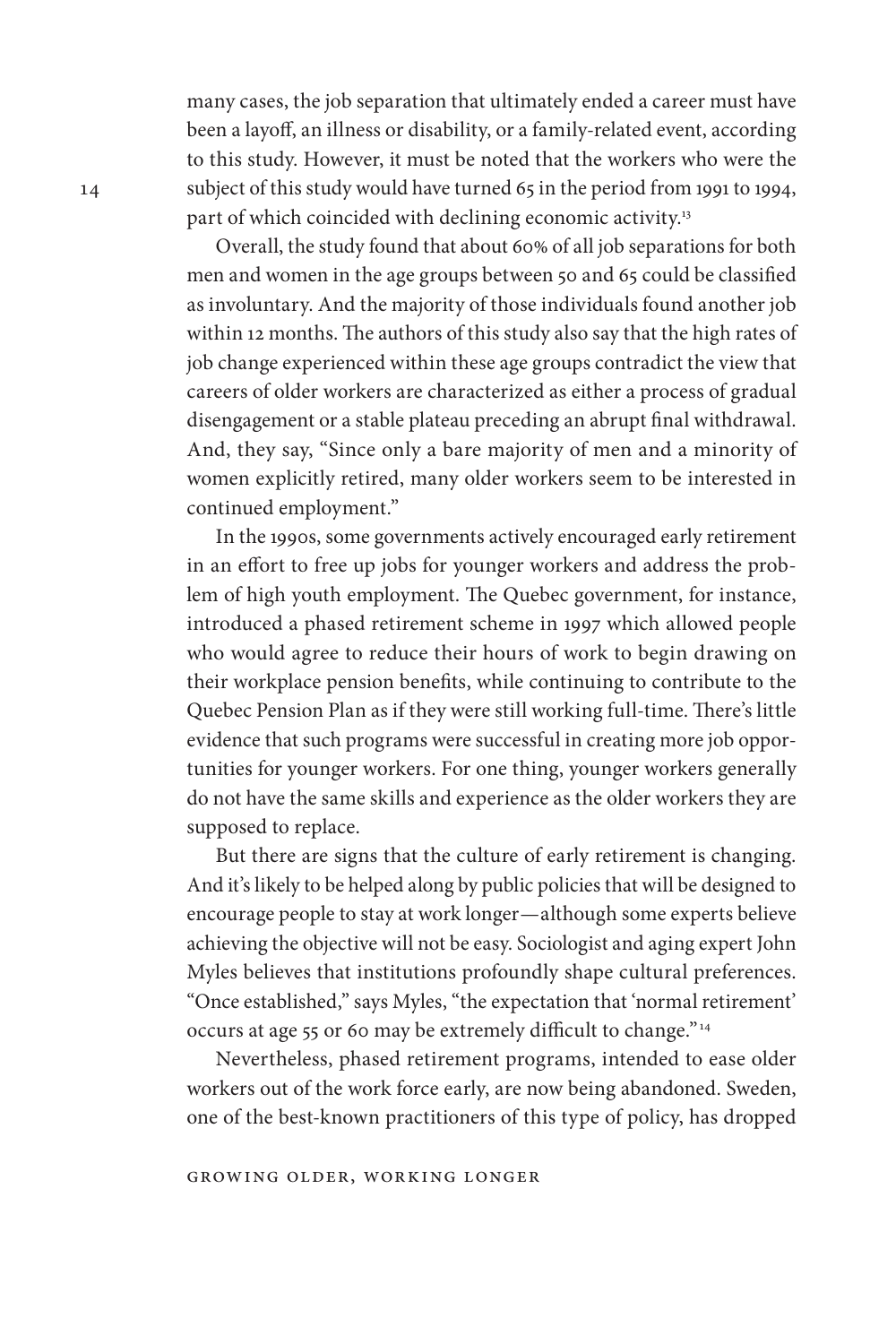its well-known partial pension program and no new entrant has been allowed since 2000. And Quebec is now considering changes to the Quebec Pension Plan, outlined in a 2003 discussion paper called "Adapting the Pension Plan to Quebec's new realties."<sup>15</sup> Among other things, proposed changes would be designed to discourage early retirement. "Considering the rapid aging of the population and the new realities of the labour market," the Quebec government says, the Quebec Pension Plan must evolve so as to "make it more advantageous to remain employed."

In almost all industrialized countries, governments are looking for ways to ease the pressure on public pension programs. Having people retire later and keep up their pension contributions longer could be one way of doing that. The OECD has called for incentives for early retirement to be eliminated in favour of policies to encourage "active ageing."<sup>16</sup> Public pension programs, taxation systems, and social transfer programs should be reformed, the OECD says, to remove financial incentives to early retirement, and financial disincentives to later retirement.

In Canada, the Chief Actuary has suggested that the actuarial factors used to calculate early retirement pensions for people who claim their CPP benefits prior to age 65 are too generous.<sup>17</sup> An actuarial study of the plan, completed in 2003, found the formula currently being used effectively subsidizes early retirement and creates an incentive for individuals to opt for the CPP retirement pension at an early age (currently about 62, on average). The formula also penalizes those who want to continue working and claim their benefits after age 65, according to the study. The Chief Actuary said that, in the context of an aging population, where life expectancy at age 65 is expected to continue to increase and projected labour force shortages could induce older workers to stay at work longer, policy-makers will have to determine whether the legislated actuarial adjustment now in force should be changed or whether certain Plan provisions should be changed to restore cost neutrality.<sup>18</sup>

Peter Hicks, who was the first head of the federal government's Population Aging and Life-Course Flexibility research project, has expressed concern about "the significant real cost, both public and private, of supporting a much larger number of retirees, about sharing that cost across generations, and about the consequent need to make real changes in retirement ages and health care effectiveness."19 He believes tomorrow's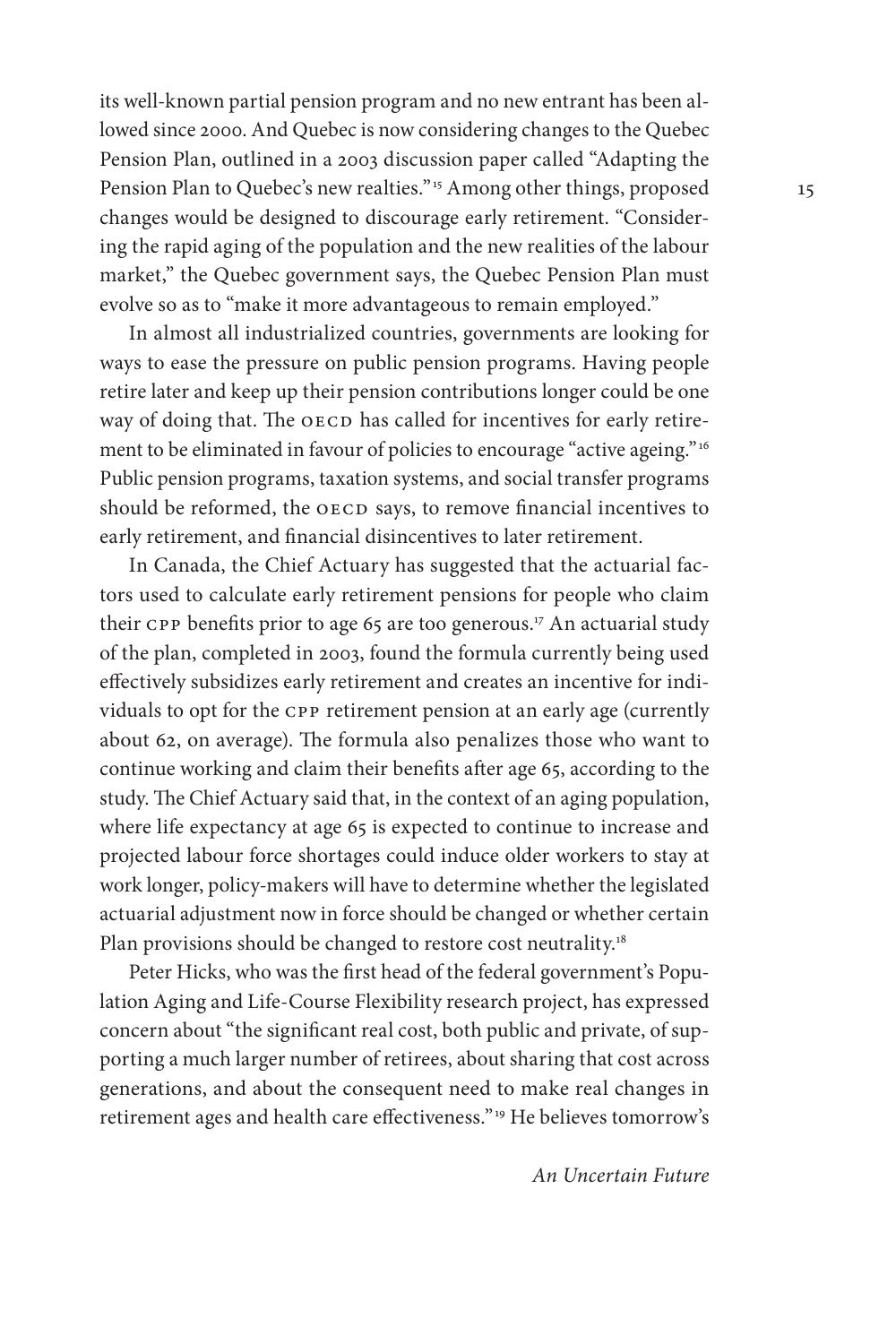generation of older people will be skilled and potentially productive in an economy based on knowledge and services. According to Hicks, the growth of healthy life expectancy raises the possibility of increasing both time spent in work and time spent in leisure, with gains on both economic and social fronts." <sup>20</sup>

But it's not just the cost of pensions that is fuelling the development of policy here. Workers who produce the goods and services the economy needs are essential to economic growth and prosperity. There is growing concern that, as the baby boom generation retires, fewer workers will be available to support the growth of the economy and produce the goods and services needed by all Canadians.

Employers may soon be trying to address the looming shortage of younger workers as the baby boomers reach what used to be the traditional retirement age. They could do that by discouraging early retirement and trying to keep the older generation of baby boomers at work.

There's also the possibility that, as the population ages, employers may actively encourage those who took early retirement to come back to work. Analysts note that slow population growth has made the population 55 and over an important potential source of labour. But many of them have already left the labour force.<sup>21</sup>

One recent study looked at men in the 55-to-59-year age group and found that just over 78,000 men in this age group were not in the work force in 1976. By 2001, however, almost 220,000 men aged 55 to 59, representing 6.6% of the total labour force, were not active in the work force. The labour market would lose a wealth of experience and potential economic contribution if inactivity continues to rise among men in this age group, the author of this study said.

# Uncertainty is increasing

All the evidence points to an uncertain future for Canadians as they get older. It's hardly surprising that people are worried that they will not have enough to live on in retirement. Some groups, such as recent immigrants, unattached individuals, and lower-income households, face particular challenges. There is widespread confusion about pension plans and how

Growing Older, Working Longer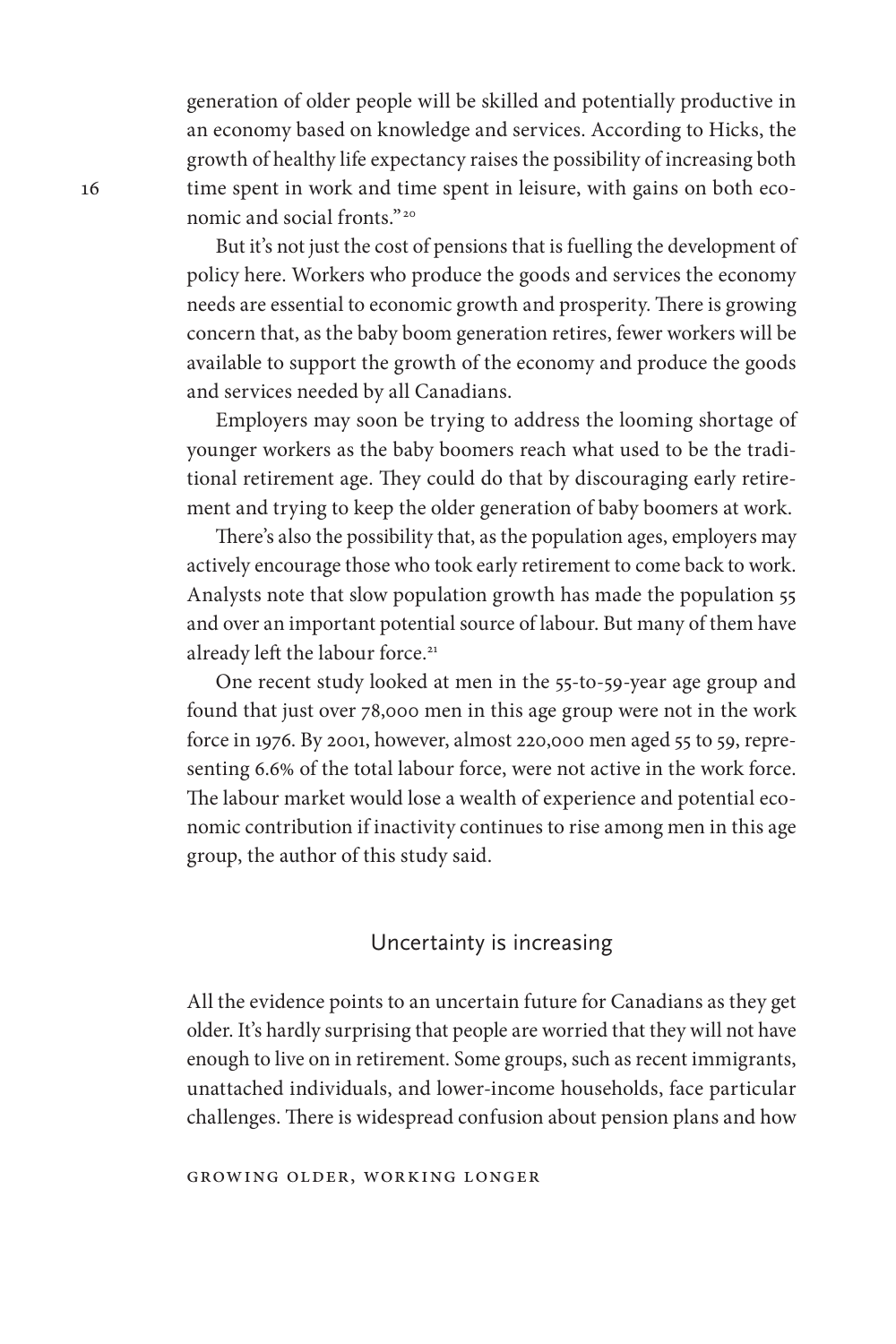the retirement income system works. Many people don't understand the difference between a group RRSP, which doesn't guarantee any pension, and a defined benefit pension plan, in which the employee is entitled to a pension guaranteed by the plan sponsor related to earnings and years of service.

One recent survey from Statistics Canada revealed numbers of people who thought they had pension coverage at work when in fact there wasn't a pension plan at all.<sup>22</sup> Some who were in a group RRSP thought they belonged to a pension plan where retirement pensions are guaranteed. University graduates, unionized workers, workers in large establishments, and those employed in finance and insurance, and communications and other utilities, seem to be better informed than other workers. But recent immigrants seem to be having a particularly hard time understanding the system. Among recent immigrants who reported having a registered pension plan in their job, a solid 53% were in firms with no pension plan. While new immigrants are generally better educated than their Canadian counterparts, they may not be as familiar with labour market institutions in Canada. But the end result is that almost one recent immigrant



#### **chart 1 Median age of retirement in Canada**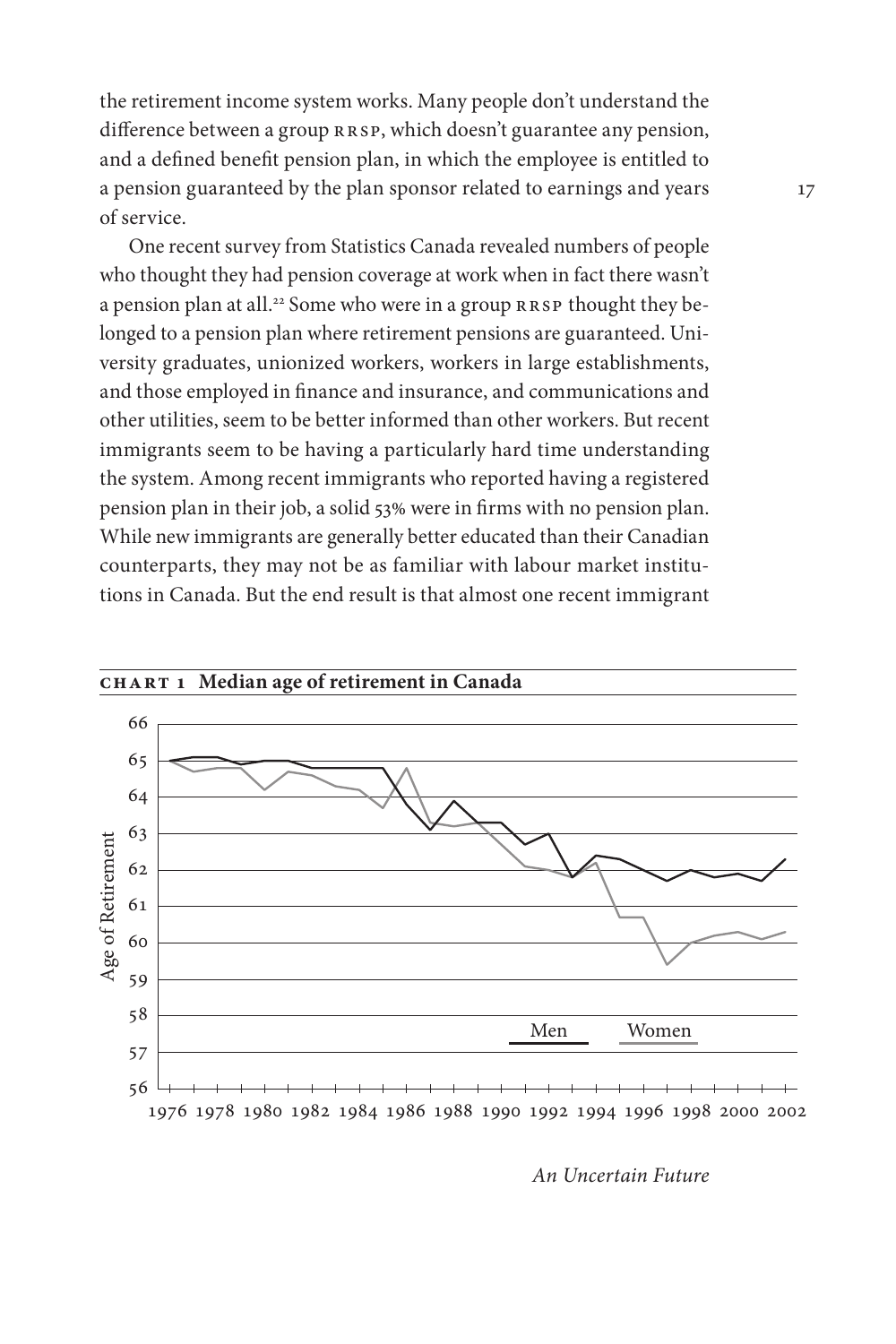in ten appears to be seriously misinformed about their coverage in an employer-sponsored retirement plan.<sup>23</sup>

Company pension plans that had been in surplus for many years faced deficits when the stock market tanked. Now they are having to make up the shortfall from current earnings so their pension plans will have adequate funding to finance the retirement of growing numbers of workers over the next few decades. Some employers in sunset industries already have more pensioners than current workers. And some companies, experiencing tough economic conditions, are even suggesting abandoning their defined benefit pension plans and switching workers to defined contribution arrangements, where the entire risk of providing a retirement income is shifted from the employer to the employee. Workers who had expected to get a decent and guaranteed pension at retirement may now find their retirement income depends on how well their investments perform. Those who counted on private saving through RRSPs to fund their retirement have seen the value of their investments drop, although by mid-2004 a recovery seemed to be under way. All these developments have increased uncertainty about retirement—especially for younger workers who have other priorities and for whom retirement may seem a very long way off.

It seems the majority of younger Canadians don't think the Canada Pension Plan will be there when they get to retirement.<sup>24</sup> Apparently they are not aware that the plan was substantially overhauled in 1998 and now has a reserve fund that is building up assets to help fund future pensions. As the former head of the CPP Investment Board pointed out, "They are still concerned that money may not be there for them when they retire—a myth promulgated during RSP time."<sup>25</sup> Confusion and uncertainty have proved a powerful selling tool for the promoters of mutual funds and RRSPs who try to attract investors by implying they will not be able to count on CPP pensions or government benefits in retirement.

Annual surveys of RRSP intentions, conducted by major financial institutions, seem to play on the uncertainty by asking respondents if they are confident the CPP will still be there when they get to retirement. Given the abysmal lack of knowledge about the plan and how it is funded, it is not surprising that so many express doubts. One recent survey by a major bank revealed that more than half of Canada's Generation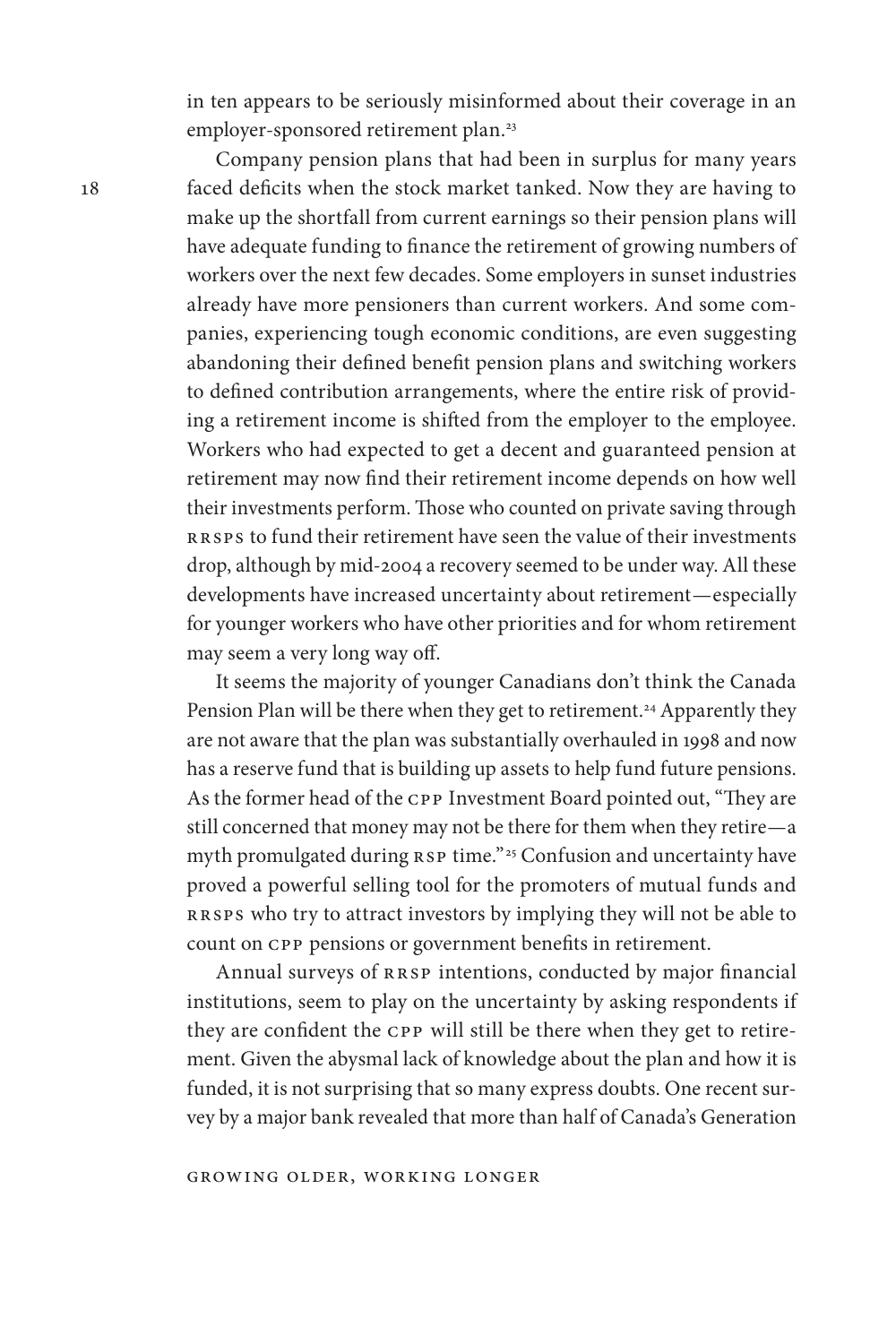Xers—people between the ages of 25 and 39—are "not very confident" or "not at all confident" in the availability of the CPP when they reach retirement<sup>26</sup>

So serious has the situation become that the former head of the CPP Investment Board had to call on the financial services industry to help "dispel the unsettling myth that the CPP may not be there for Canadians."<sup>27</sup> He pointed out that CPP pension reserves are segregated from general government revenues, so there is no fear of political interference in the plan. He also reminded his audience that the Chief Actuary of Canada has certified that the plan, as currently constituted, is sound for at least 75 years. He might also have added that, contrary to widespread popular belief, the CPP is not a federal government social program paid for by tax revenues. It is funded by contributions from employers and employees and administered by federal, provincial, and territorial governments. Changes can only be made with the approval of two-thirds of the provinces having two-thirds of the population—a formula that is even more restrictive than that required to amend the constitution.

But it seems the message is still not getting out. Media coverage has almost certainly added to the confusion and uncertainty by repeating the myths and creating an atmosphere of doom and gloom. Undoubtedly, it makes a better story to claim the CPP is going bankrupt—even if anyone who knows anything about pension funds will tell you that such a claim is nonsense.

Many people in their late 40s and 50s say they don't know when they're going to retire. But even those who say they plan to retire at a particular age may really only be making a best guess, given that they're still 10 or 15 years from their retirement transition. A lot can happen in the intervening period, and plans may be difficult to make in the face of such uncertainty.

The stock market correction through the early 2000s, for instance, may have forced near-retirees to adjust retirement plans to match returns on their investment income. There are already signs that this has begun to happen. People with lower personal and household incomes face more uncertainty about retirement timing. So do those without a pension plan. Greater uncertainty about planned retirement is more prevalent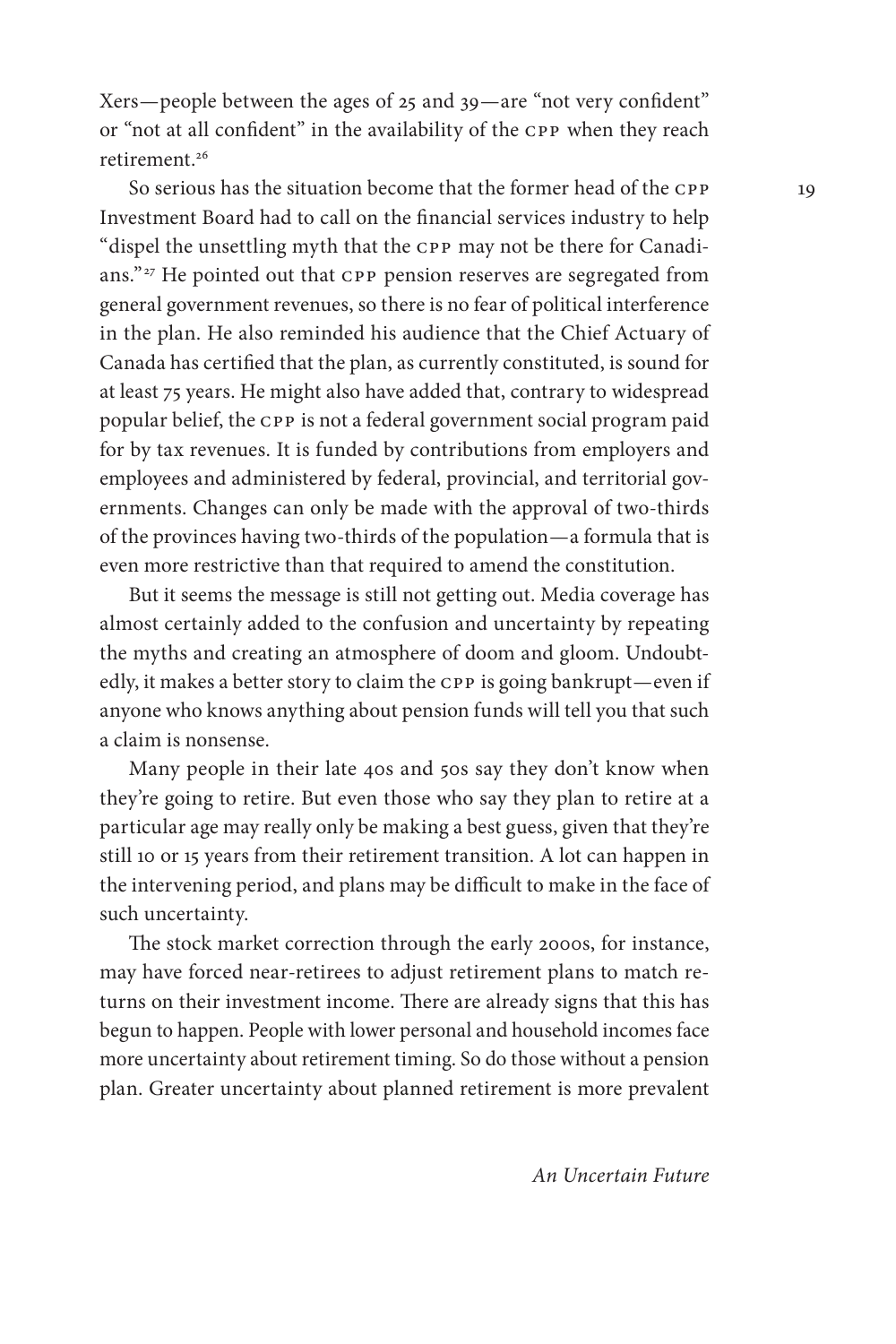among self-employed individuals, and it is higher among immigrants than people born in Canada.

Statistics Canada's General Social Survey, conducted in 2002, looked at "near-retirees"—people aged 45–59—and documented many of these trends.<sup>28</sup> Almost one-fifth of those surveyed said they did not intend to retire—a finding that was greeted with skepticism by some in the financial community. But many of these people had lower household incomes, didn't own their own homes, and had lower levels of education. Saying they have no intention of retiring probably means they were worried about their financial ability to leave the labour force. For them, the idea of retirement probably seemed a distant and maybe even unattainable goal.

Almost one-third of the near-retirees felt they hadn't made adequate financial preparations to maintain their standard of living after they leave their jobs. Although no definition of "adequate" was provided, these findings were very similar to those of an earlier StatsCan survey that concluded about one-third of near-retirees may not be saving enough for retirement, because their post-retirement income would not be enough to replace 70% of their pre-retirement earnings, or to generate an income that is likely to be above Statistics Canada's low-income cut-off.<sup>29</sup>

Whether or not financial preparations for retirement were considered adequate was strongly associated with demographic characteristics and labour market experiences. For instance, women surveyed in 2002 were slightly more likely than men to say they expect their retirement income to be inadequate, or barely adequate, to maintain their standard of living. Recent immigrants were also more likely than persons born in Canada to believe they would not have enough to live on. In fact, other studies have found that declining earnings among recent immigrants will make it much more difficult for them to make ends meet and make them much more vulnerable to setbacks such as job loss or unexpected expenditures.

Individuals in poor health were almost twice as likely to view their retirement preparations as inadequate as were those who said their health was excellent. And people who were widowed, separated, or divorced were far more likely to feel financial preparations were inadequate, compared with those who were married or living in a common-law relationship.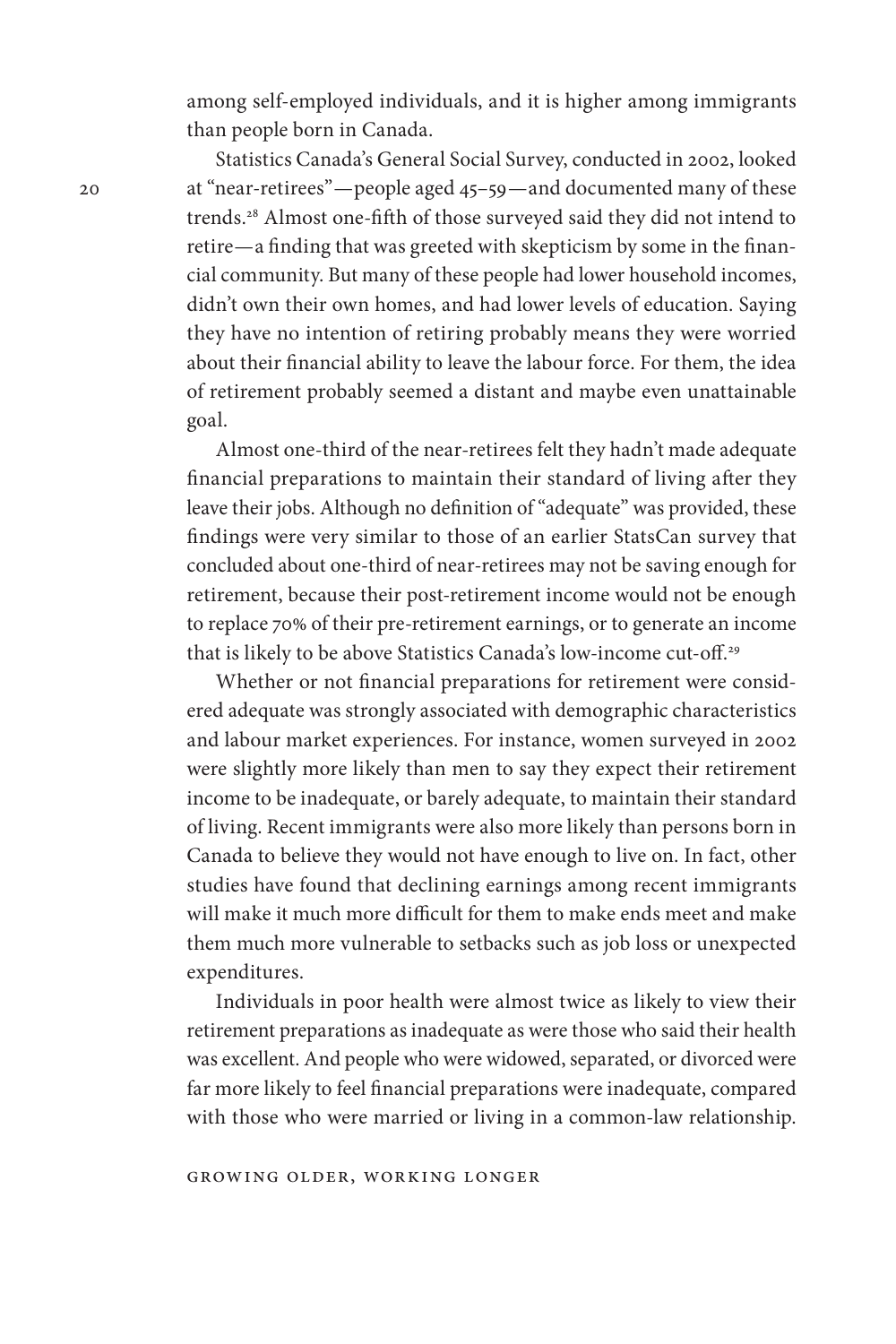In fact, unattached individuals—particularly women—in the older age groups may be particularly vulnerable as they approach the retirement transition.

There's an interesting difference between when Canadians plan to retire and when they would really *like* to retire. The 2002 survey asked respondents: "If you could choose, at what age would you like to retire?" Two-thirds of near-retirees said that, if they could choose, they would retire before age 60, and 88% said they would retire before age 65. Analysts interpret this to mean that many older workers would like to leave the labour force. But, while such a preference is widespread, the circumstances and constraints that people face often prevent it from being realized.

# The age of retirement has stabilized

Perhaps another sign of the times is the finding that, over the past few years, the age of retirement has stabilized after more than a decade of decline (*see chart*)*.* Twenty-five years ago, age 65 was the typical age of retirement for Canadian workers. After the Canada and Quebec Pension Plans introduced early retirement provisions in the mid-1980s, the median age of retirement—the age at which a typical worker retires—started to fall. By 1993, it had stabilized at around 62 for men, although the typical retirement age for women continued to fall to a low of 59.4 years in 1997.

#### *Median age of retirement in Canada*

Since then, the median age at which women retire has risen slightly and now seems to have leveled off at just over 60. That's probably not surprising, since CPP/QPP benefits are an important source of income for seniors, and these benefits may be claimed at age 60—although starting the pension prior to age 65 means an actuarially-reduced benefit. In the past few years, however, labour force participation among older Canadians has been increasing, as we shall see later in Chapter 5. That could mean the median age of retirement will start to rise.

The average retirement age dropped to 61.0 years in 1989 and to 60.4 years in 1994, when the average retirement age for women was 58.5 years,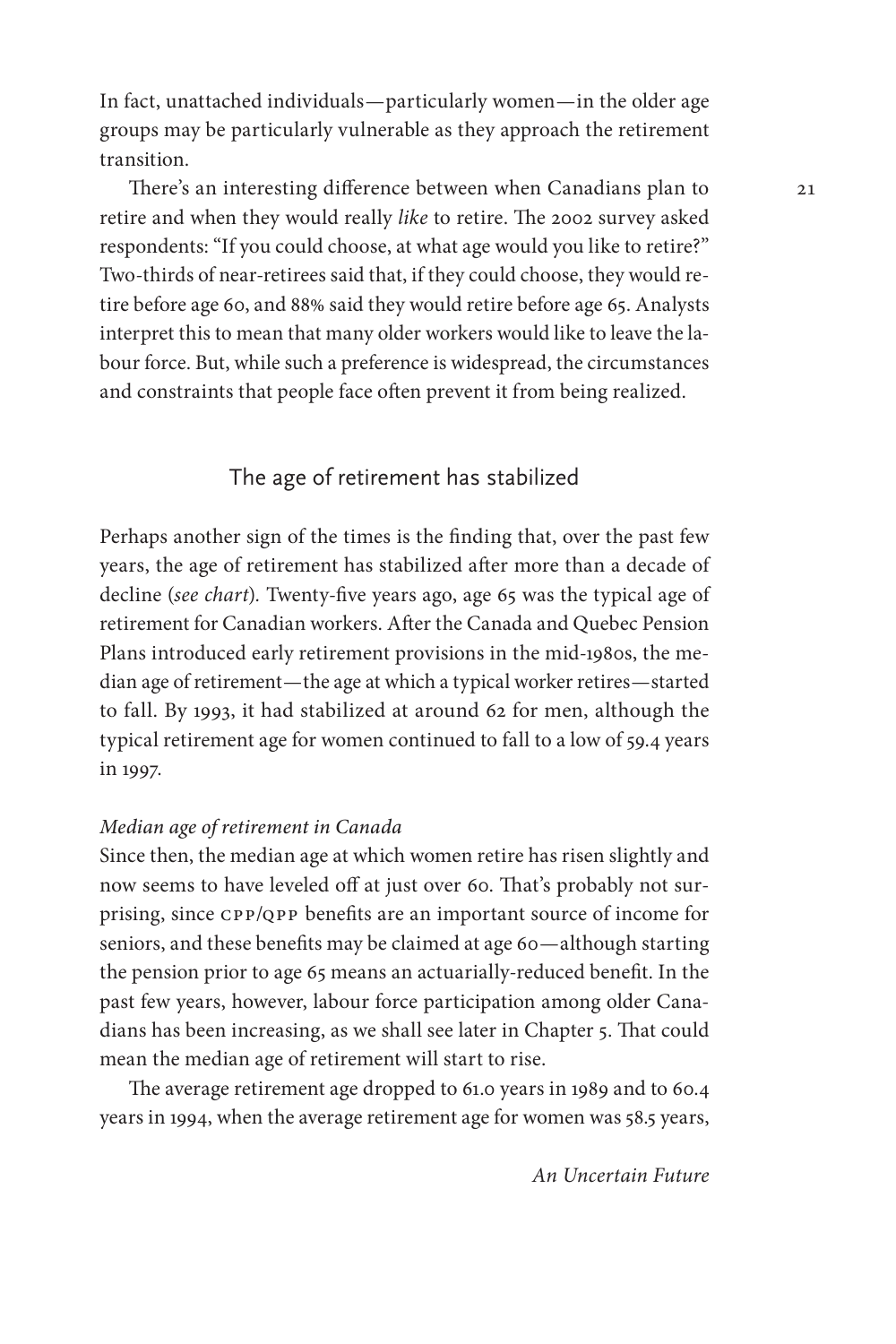compared with 61.4 years for men.<sup>30</sup> In 1994, 31% of men and 43% of women had retired prior to age 60. Although the age of retirement fluctuated during the 1990s, after 1997 it increased slightly and it has stabilized since then.<sup>31</sup> Statistics Canada says the retirement age fluctuations in the 1990s may reflect government cutbacks and corporate downsizing. The popularity of early retirement incentives as a tool for workforce adjustment may also have influenced recent retirement behaviour, according to the agency.<sup>32</sup>

In the period from 1992 to 1996, 36% of all workers had retired prior to age 60. But, in the period from 1997 to 2001, the percentage retiring prior to age 60 had risen to 43%. There were noticeable changes during the 1990s in the proportion of those retiring at younger and older ages, as Table 1 shows.<sup>33</sup> The percentage under age 55 increased from 11% to 16%, while the percentage retiring between ages 55 and 59 increased from 25% to 27%. On the other hand, fewer people waited past age 65 (19% compared with 22%). About 7% waited until age 70 or later.

Statistics Canada points out that many factors influence the timing of retirement. Among the most important are the type of the last job held and the length of tenure. How long a person worked at a job prior to retirement is strongly related to retirement age. Long-term employees whose employer has a pension plan have had a chance to build

|           | 1992 to 1996 |      | 1997 to 2001 |      |
|-----------|--------------|------|--------------|------|
| Age group | 000'         | $\%$ | '000'        | $\%$ |
| Total     | 605          | 100  | 706          | 100  |
| 50 to 54  | 64           | 11   | 112          | 16   |
| 55 to 59  | 150          | 25   | 193          | 27   |
| 60 to 64  | 216          | 36   | 216          | 31   |
| 65 to 69  | 132          | 22   | 133          | 19   |
| $70+$     | 42           | 7    | 52           | 7    |

### **Table 1 Distribution of ages at retirement**

Source Statistics Canada 2003d: 2.

#### Growing Older, Working Longer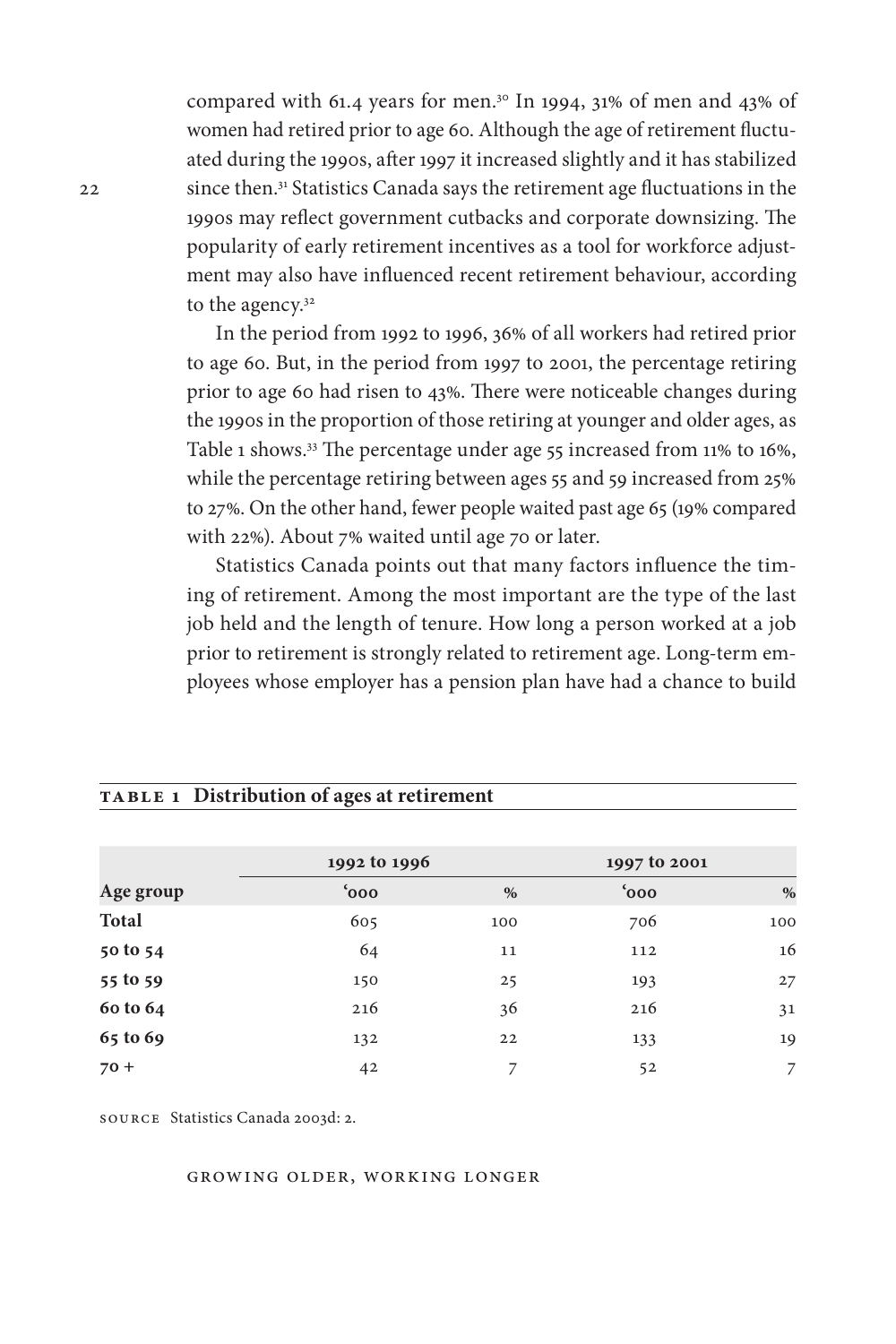up substantial pension entitlements and are more likely to take early retirement.

The sector where the person works also makes a difference. In the period from 1992 to 1996, employees in the private sector retired an average three-and-a-half years later than public sector workers.<sup>34</sup> Of course, this may also reflect the fact that almost all public sector workers belong to defined benefit pension plans, while few workers in the private sector have pension coverage. The gap between the two sectors increased even further over the period from 1997 to 2001. Self-employed workers tend to retire later, and they reach the decision to retire in a very different way from employees.

# Going back to work again

Many studies have found that retirement does not necessarily mean an abrupt end to employment. The transition from work to full retirement can be interspersed with periods of employment. Some workers may retire from their job, begin to draw their pension, and yet work part-time either to supplement their pension or to pass the time. Some may retire and start their own business, taking advantage of the flexibility in work arrangements that comes with some businesses. Some may return to the labour market after a period of retirement.

And there are those who continue working, simply moving to a new full-time job. The 2001 Census of Population indicated that an increasing number of older workers are still employed.<sup>35</sup> For example, in 2001, 13.0% of men and 4.8% of women aged 65 or older had jobs. Between 1996 and 2001, while the population of seniors increased by 11%, the ranks of working seniors rose by 20%.

As well, more and more people are now going back to work after taking a formal retirement. And people who retired because they had access to early retirement incentives are twice as likely to return to the labour market as those without such a program.<sup>36</sup> A 1994 Statistics Canada survey found that people who returned to the labour market had initially retired at an average age of 57.9, compared with 60.6 years for those who did not return. Contrary to popular belief, for full-time as well as part-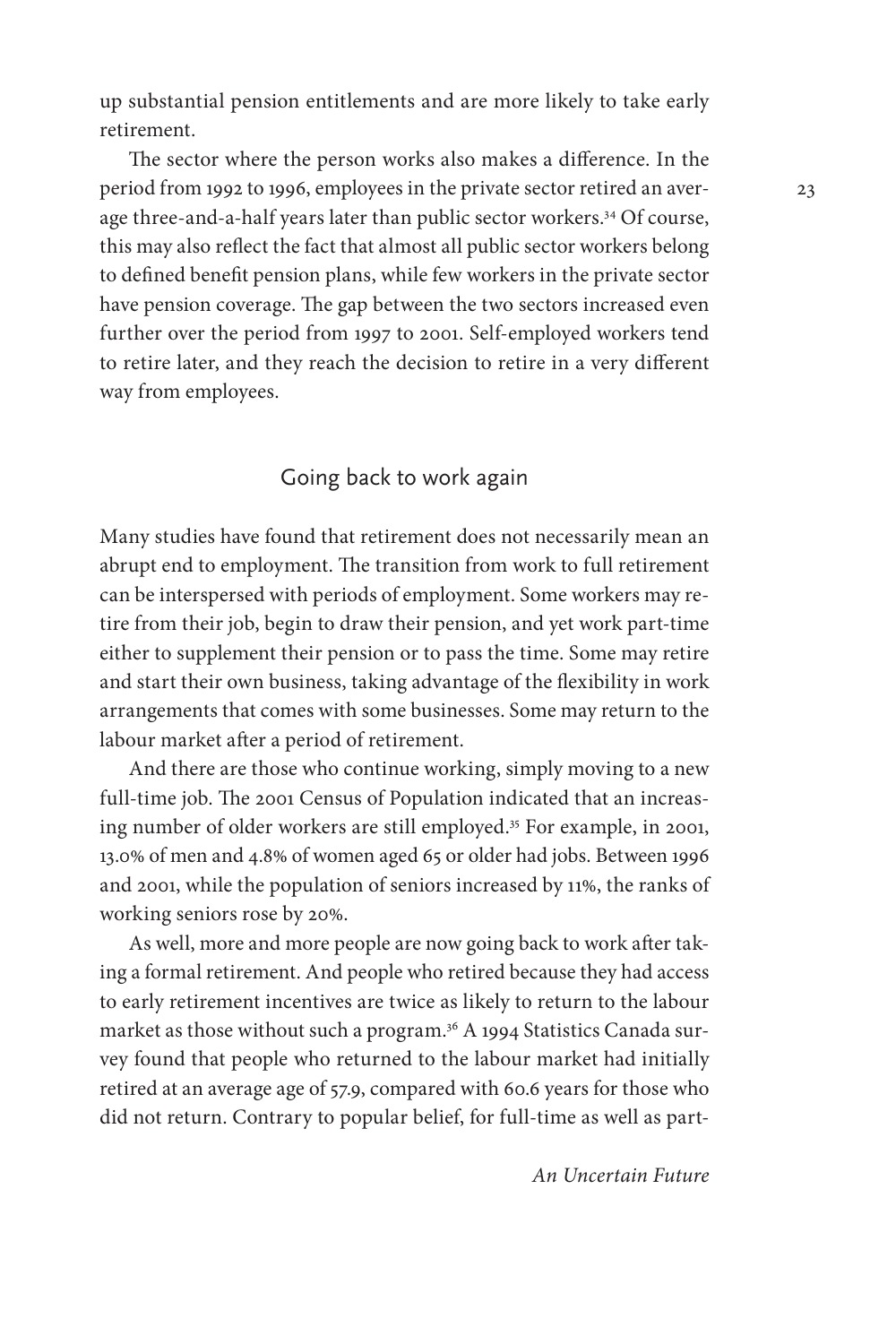time employees, the return to the work force is based more on personal than financial reasons. In fact, the survey found that, of those retirees who reported returning to work, only 25% cited financial reasons, while 20% said they wanted to occupy their free time; 20% said it was their personal preference; and 35% gave other reasons.

Those who return to the work force are very likely to hold non-standard jobs, such as self-employment, part-time work, or temporary jobs. In fact, part-time paid work could be considered a transitional stage to a second retirement, when the individual continues to work, but has the benefit of more free time<sup>37</sup>

Other studies show that a growing number of people whose career job has ended in fact continue to work. Almost half of workers aged 50–67, who had retired from a long-term career job lasting at least eight years between 1993 and 1997, were at work again within two years.<sup>38</sup> (This particular study is based on the Survey of Labour and Income Dynamics, or SLID—a longitudinal survey which follows the same people over a six-year period). Almost one-third had begun a new full-time job, and a smaller but significant portion (10%) had switched to part-time employment. More self-employed people returned to work, and they returned sooner than salaried workers did. For those aged 55 to 59, less than a third left a long-term job to begin another full-time job. Most of them did not work again within two years, suggesting that they could have taken early retirement. But about 11% of the under-60s switched from a full-time career job to a part-time job.

The findings of the StatsCan study are confirmed by other recent surveys commissioned by firms in the financial industry. They show that, while Canadians are still clinging to their dreams of early retirement, many now plan to go on working in some capacity after they retire. Although most working Canadians apparently don't know how much money they'll need in retirement, it seems a high percentage of those people plan to supplement their pensions by finding paid employment somewhere.

According to one survey, conducted by Decima Research for Investors Group, 72% of non-retired Canadians are strongly considering working after they "retire." That's a stark contrast with what retired Canadians are doing today, when only 23% said they are currently working.<sup>39</sup> The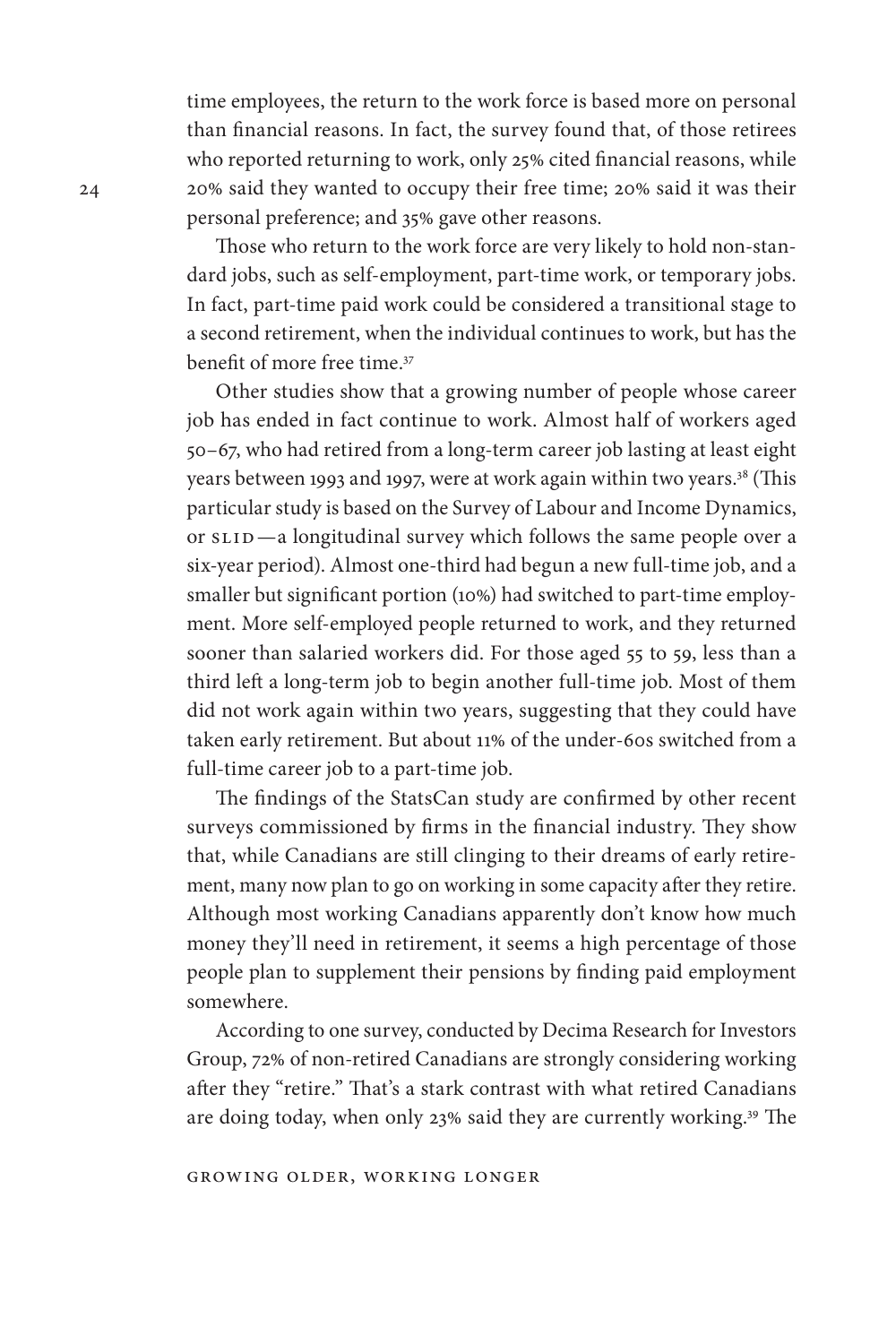survey also looked at the retirement lifestyle expectations of Canadians. It showed that, while working Canadians envision spending their golden years going on winter getaways and pursuing their hobbies, today's retired Canadians say their lifestyle doesn't match this picture.

Winter getaways, often promoted as the retirement lifestyle choice for retired Canadians, are a standard dream of 62% of young Canadians, according to this survey. And 55% of the non-retired survey respondents expected to be able to spend a lot of time pursuing their hobbies during retirement. The reality is that only 30% of retirees today indicated they escape the worst months of Canada's winter. And only 35% of retired Canadians say they pursue their hobbies to any great extent.

Early retirement dreams—however unrealistic—also showed up in a survey conducted by SOM Opinions and Marketing for Desjardins Financial Security.<sup>40</sup> This survey found that only 16% of Canadians had a high degree of confidence in their ability to save for retirement, while 46% felt they would not be able to set aside enough money for this phase of life. But more than 40% of baby boomers—now aged 40 to 54—wanted to fully retire before age 55.

About 60% of survey respondents over 40 were interested in gradual retirement once they leave the work force, but very few of them want to return to work on a permanent basis once they retire. They are more likely to look for opportunities to work on their own terms, whether that be part-time consulting or turning a hobby into a business. Fifty-nine per cent planned to be self-employed and work about 20 hours a week so they can remain active.

## Women and retirement

Much of the discussion about the changing nature of retirement overlooks the particular concerns of women. Several studies of retirement behaviour, for example, are based on male workers only, even though women now constitute more then 46% of the labour force. Although the vast majority of adult women now participate in paid employment, they are still generally expected to undertake a major caregiving role for their families. Child care years may affect their labour force activity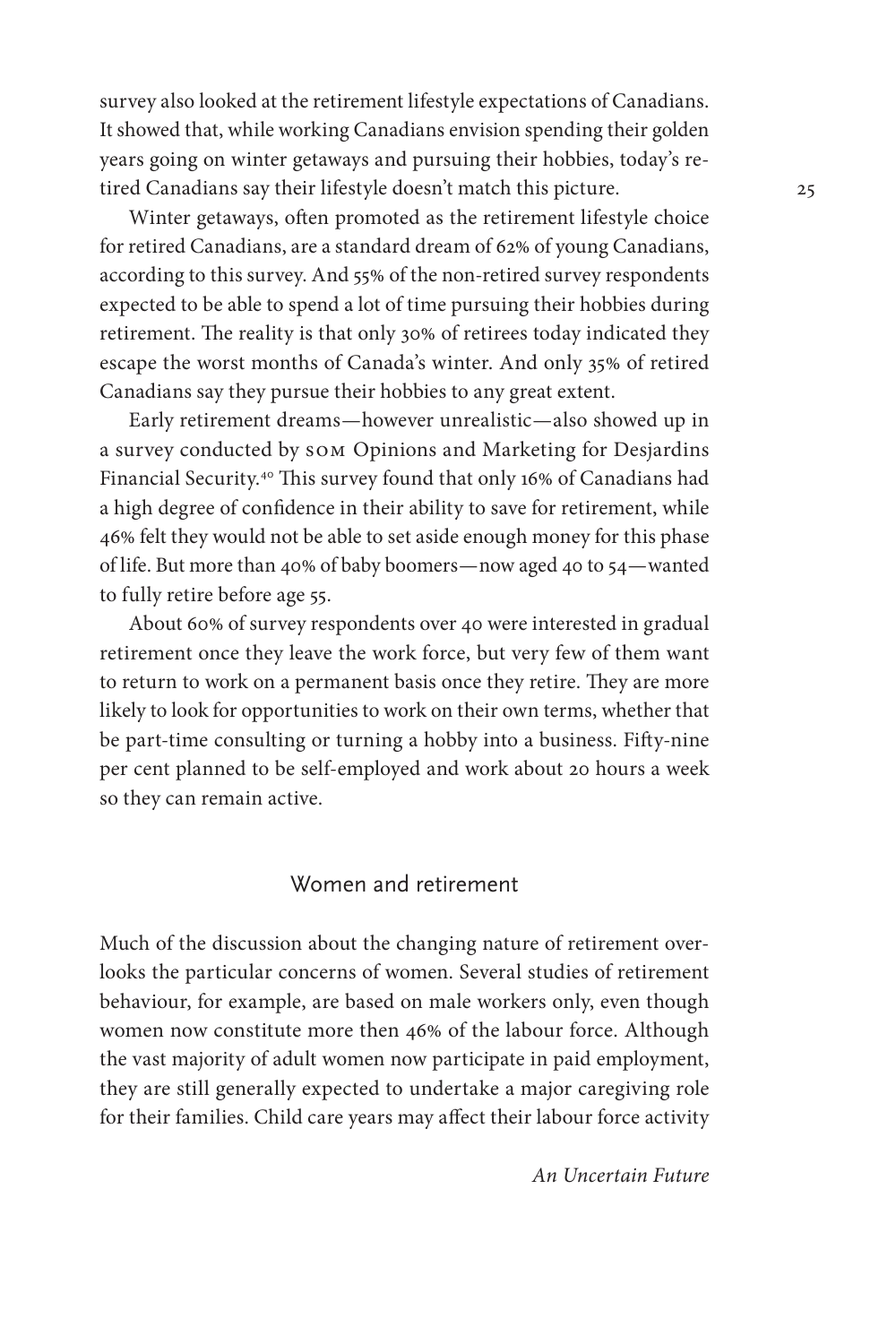early in their careers, but elder care will have a growing influence on the work patterns and retirement decisions of women in the work force as the population ages.

Among current seniors, about 22% of women compared with 3% of men have never worked outside their homes.<sup>41</sup> But almost all women retiring in the future will have spent considerable time in paid employment. For example, in 1999, only 5% of women aged 25 to 54 had never been employed. The percentage of adult women in paid employment has increased dramatically over the past three decades. In 1976, for example, about 50% of women aged 25 to 44, and 46% of those aged 45 to 54, had paying jobs.<sup>42</sup> By 2003, 76% of women aged 25 to 44 and 75% of those aged 45 to 54 were in paid employment. Even among women aged 55 to 64, 45% had paid employment in 2003, compared with only 30% of women in this age group who were working for pay in 1976.<sup>43</sup>

On average, women will spend many more years in "retirement" than men because they retire earlier and they live longer than men do. But because most women must combine both paid and unpaid work, they may never experience "retirement" in the same way men do. For example, an analysis of Statistics Canada's 1994 General Social Survey found that a large proportion of married women aged 60 to 70 defined their main activity as "housekeepers."<sup>44</sup> Among women aged 70 and over, 50% who were married declared their main activity as "housekeeping" and only 40% said they were "retired." Between 90% and 95% of men aged 65 or older who were no longer working at a job or business considered themselves "retired."

| Year | People aged $25-44$ |       | People aged 45-54 |       | People aged 55-64 |       |  |
|------|---------------------|-------|-------------------|-------|-------------------|-------|--|
|      | % Women             | % Men | % Women           | % Men | % Women           | % Men |  |
| 1976 | 49.9                | 90.9  | 45.6              | 88.9  | 30.4              | 72.8  |  |
| 2003 | 76.1                | 86.1  | 75.0              | 84.5  | 45.0              | 61.4  |  |

**Table 2 Women with jobs**

*Percentage of women and men in paid employment in Canada*

Source Statistics Canada 2000: 118; 2003f: 1.

Growing Older, Working Longer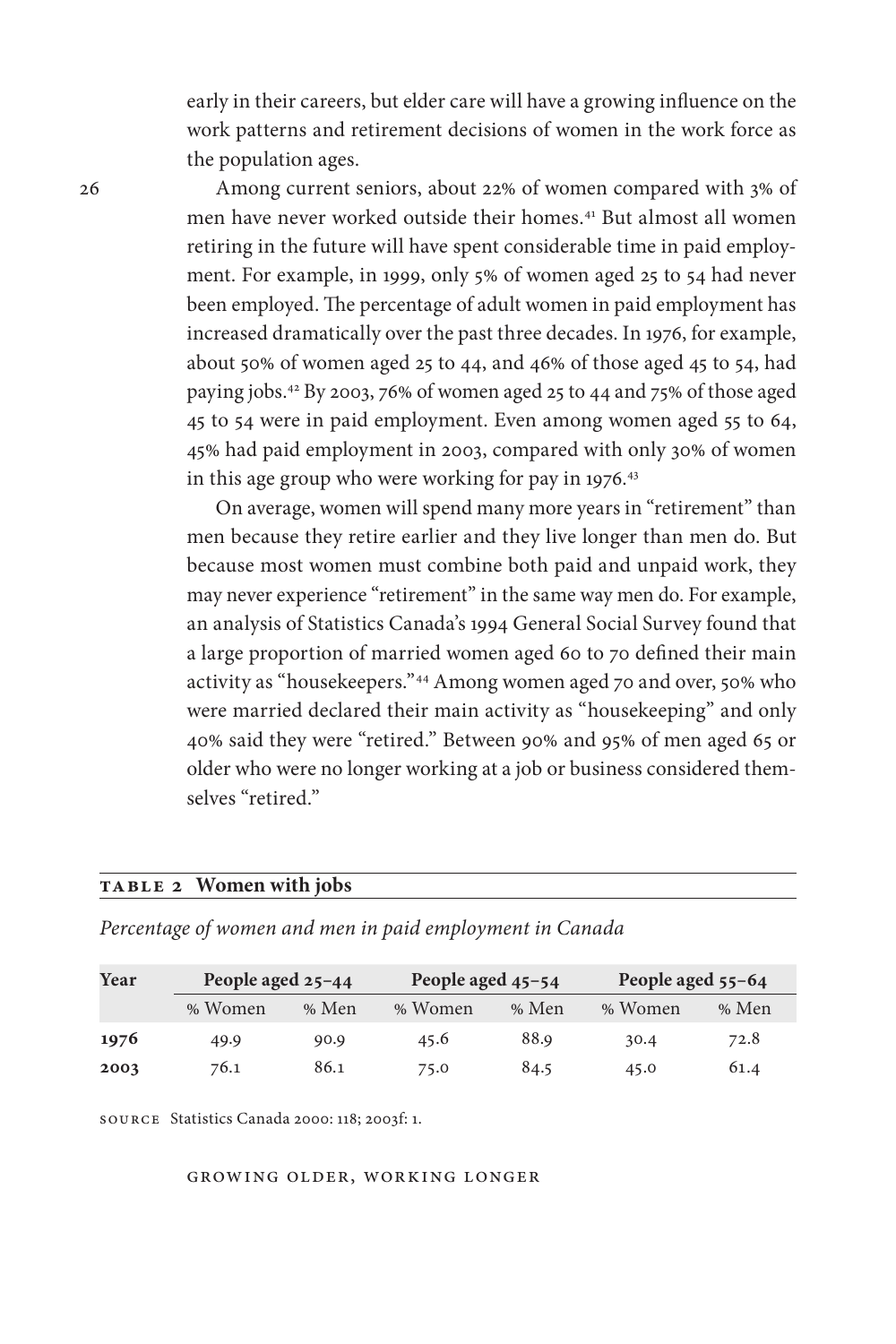Women's unpaid work and family responsibilities clearly continue even after they may have stopped working for pay. In fact, the 1994 Survey found that a considerable number of retired women had left work quite early to engage in unpaid activities. A significant proportion of retired women reported they had retired for "family reasons," whereas practically no men had done the same.<sup>45</sup> The average retirement age of women citing this reason for retirement was 48 years. Early retirement among women also reflects the fact that married women, who are generally younger than their spouses, may want to retire at the same time as the spouse does. The average age of women citing this reason was 59.2 years.

As the population ages, it is likely that more and more women will be called on to care for older and dependent family members. The increasing burden of eldercare will almost certainly affect the retirement plans of women who, unlike previous generations of women, will have been in paid employment for most of their adult lives. In 2002, nearly half a million Canadians 45 and over provided personal care to a senior and threequarters of these caregivers were women.<sup>46</sup> More than half of personal care providers were 45 to 54 yeas of age, with proportions decreasing with age. And all indications are that eldercare is a very demanding role.

Female caregivers are also more likely than male caregivers to have to change their work patterns as a result of this unpaid work. For instance, the 2002 General Social Survey showed that 27% of female (compared with 14% of male) caregivers aged 45 to 54 had to change their work patterns—perhaps through working split shifts or leaving early and then making up the time later. Reducing hours of work was common for caregivers aged 45 to 54, and 20% of women compared with 13% of men reported having done so. Among caregivers aged 55 to 64, about 12% of women compared with 8% of men reported cutting down on the amount of time spent on paid work. Studies of women's caregiving activities have found that women are twice as likely as men to report missed promotional opportunities and four times as likely as men to report having left a job because of eldercare demands.<sup>47</sup>

All these working-time adjustments may affect women's ultimate retirement income and play a part in their retirement decisions. It is also important to note that policies designed to discourage early retirement may also have a differential impact on women. While women whose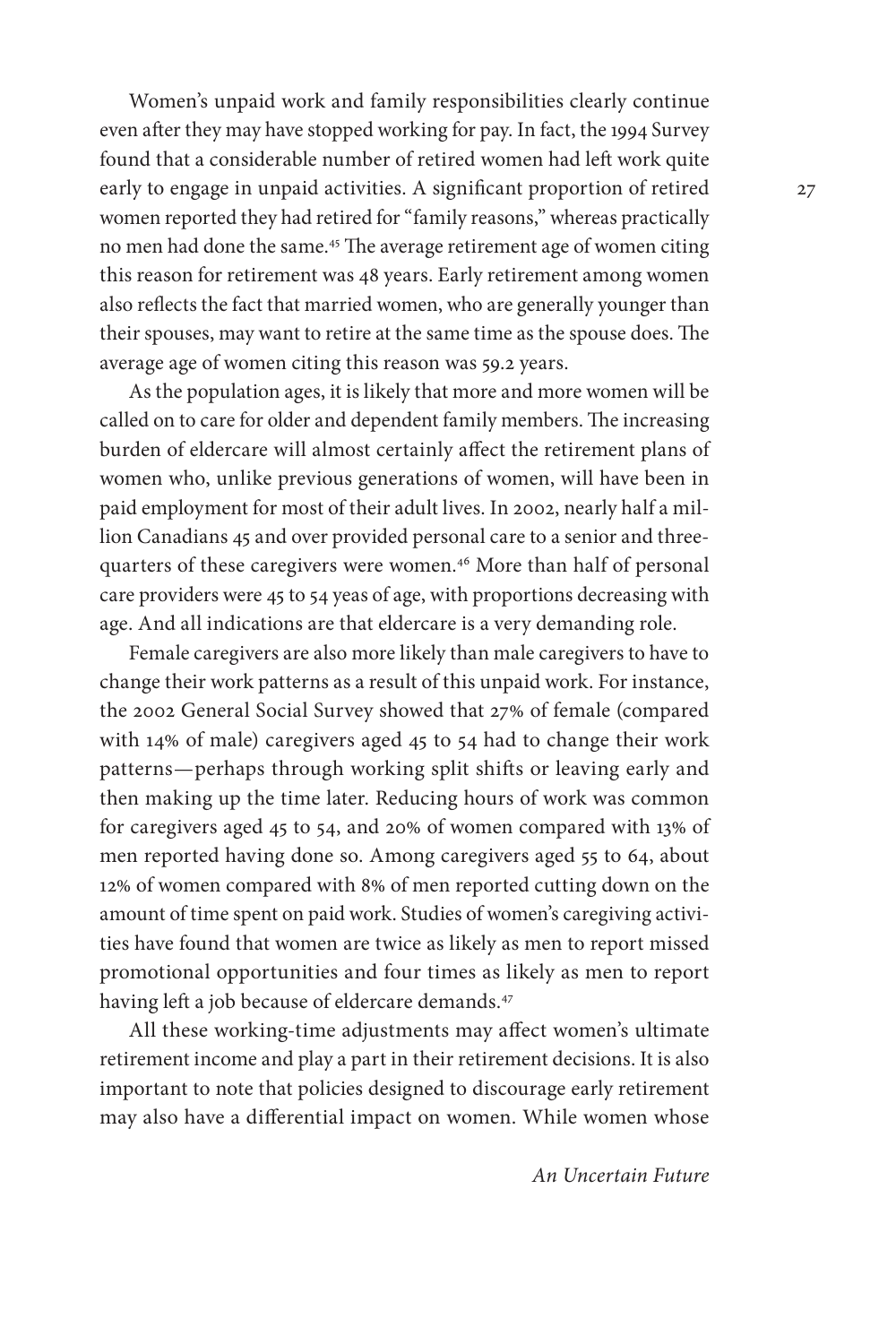paid employment experience has been intermittent may—at least in theory—welcome the opportunity to continue working past the usual retirement age in order to augment low pension entitlements, their unpaid work for their families may make it impossible to continue in paid employment. As a result, they could find themselves doubly penalized: by having to continue working, but as unpaid caregivers in their homes; and by being unable to accumulate adequate retirement income to finance a withdrawal from their paid employment because early retirement is penalized in the pension system. Policy-makers will have to give special attention to these issues in any redesign of aging and retirement policies.

# What is on the horizon?

Major changes in the nature of retirement are clearly well under way. Policy development now in progress will reflect those changes and probably try to put a positive spin on them. It is possible to identify several key themes now emerging:

• **There is strong pressure to raise the age of retirement.** This could be achieved through some form of moral suasion—for example, offering incentives to workers to continue in paid employment. It could also be done by raising the age of eligibility for public pension programs, as the United States and other countries have done. It's worth noting here that, while the U.S. is raising its age of eligibility for Social Security to 67 from 65 over the next 20 years, many other countries, which had much lower ages of eligibility for their public plans, are only moving now to age 65. Some countries, such as the United Kingdom, which had lower eligibility ages for women than for men, are simply increasing the age of eligibility for women to match that of men—generally age 65.

Aging expert John Myles believes the case can be made that the result of later retirement may be more benign than its alternative: reduced living standards for retirees and workers.<sup>48</sup> If the market is able to generate sufficient employment to absorb older workers and raise total employment levels, a potential payoff is greater economic growth and higher living standards for all. In any case, Myles points out that, since people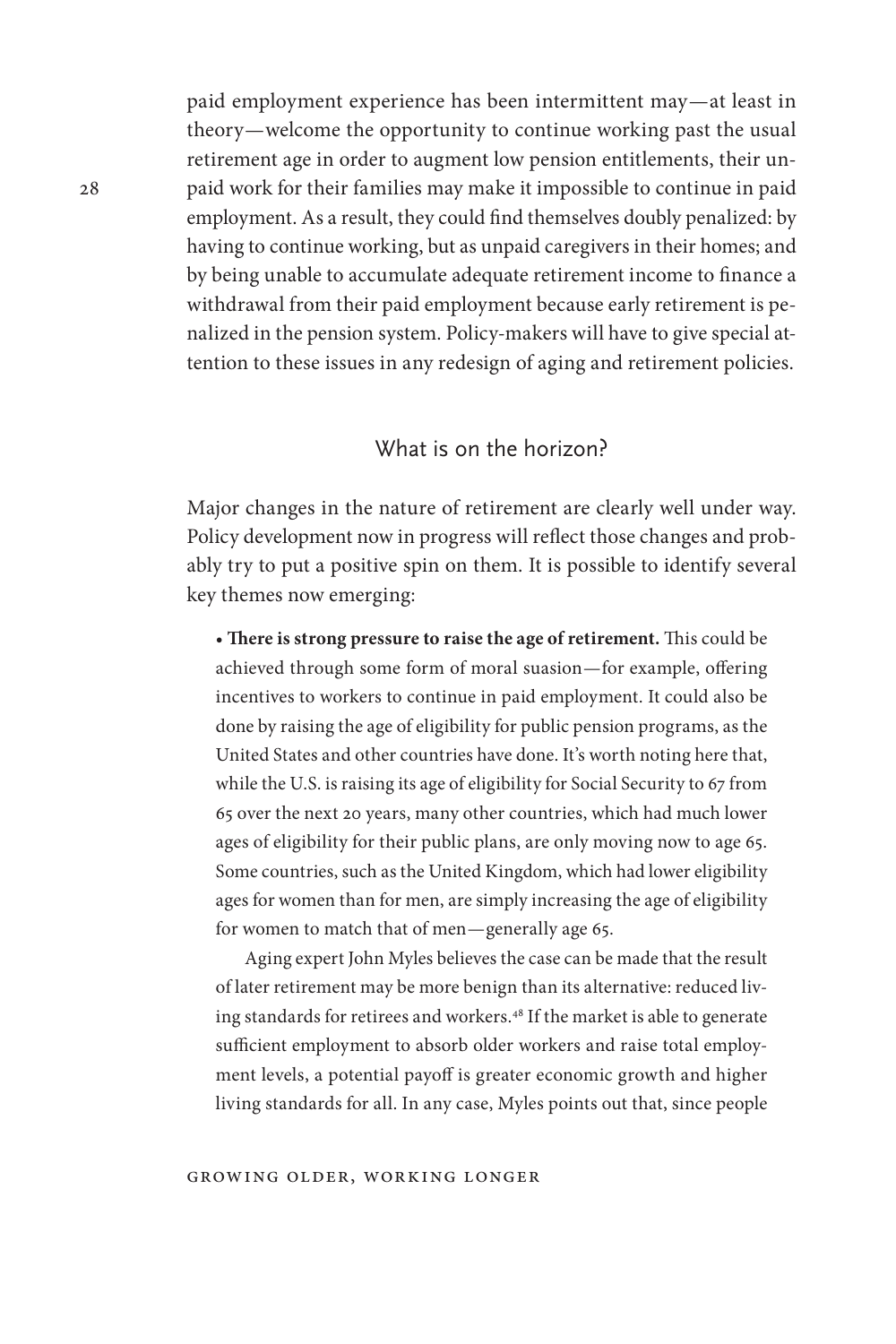are and will be living longer, more working years does not mean fewer retirement years.

• **Mandatory retirement may be abolished in those jurisdictions that have not already taken this step.** Although there is no legislation in Canada that requires people to retire by age 65, Human Rights legislation in some jurisdictions prohibits age discrimination only up to age 65. As a result, human resources practices of employers, collective agreements, or pension plan provisions requiring employees to retire by age 65 do not contravene such legislation. Some provinces in Canada have already abolished mandatory retirement, and others are thinking of doing so. However, the Supreme Court of Canada has ruled that, while mandatory retirement contravenes the equality provisions of the Charter of Rights and Freedoms, it is saved by Section 1 of the Charter because it is "a reasonable limitation" in a free and democratic society.<sup>49</sup> Abolition of mandatory retirement is highly controversial and raises a number of issues relating to discrimination against older workers. We will return to this issue in Chapter 4.

• **Much more emphasis will be placed on the "life course" perspective.** In line with the new focus on active aging and the positive aspects of an aging population, policy development will emphasize a life course perspective that looks at different ways in which people might combine work, leisure, caregiving, and education over the course of their lives. The actual life course followed by Canadian women and men is already far from standardized. Yet, as aging expert Lynn McDonald points out, "Policy-makers persist in making policy according to an orderly life course of education, work, and retirement founded on the experience of the 19th century male industrial worker." <sup>50</sup> The federal government's Policy Research Initiative research project on aging, discussed in detail in Chapter 3 of this book, is trying to move away from this approach. It is based on a new life course perspective and will almost certainly come up with policy proposals that could be implemented over the longer term.

• **Shifting more responsibility onto individuals to provide for their own retirement.** This will involve much more than simply switching employees from defined benefit pension plans, where the employer or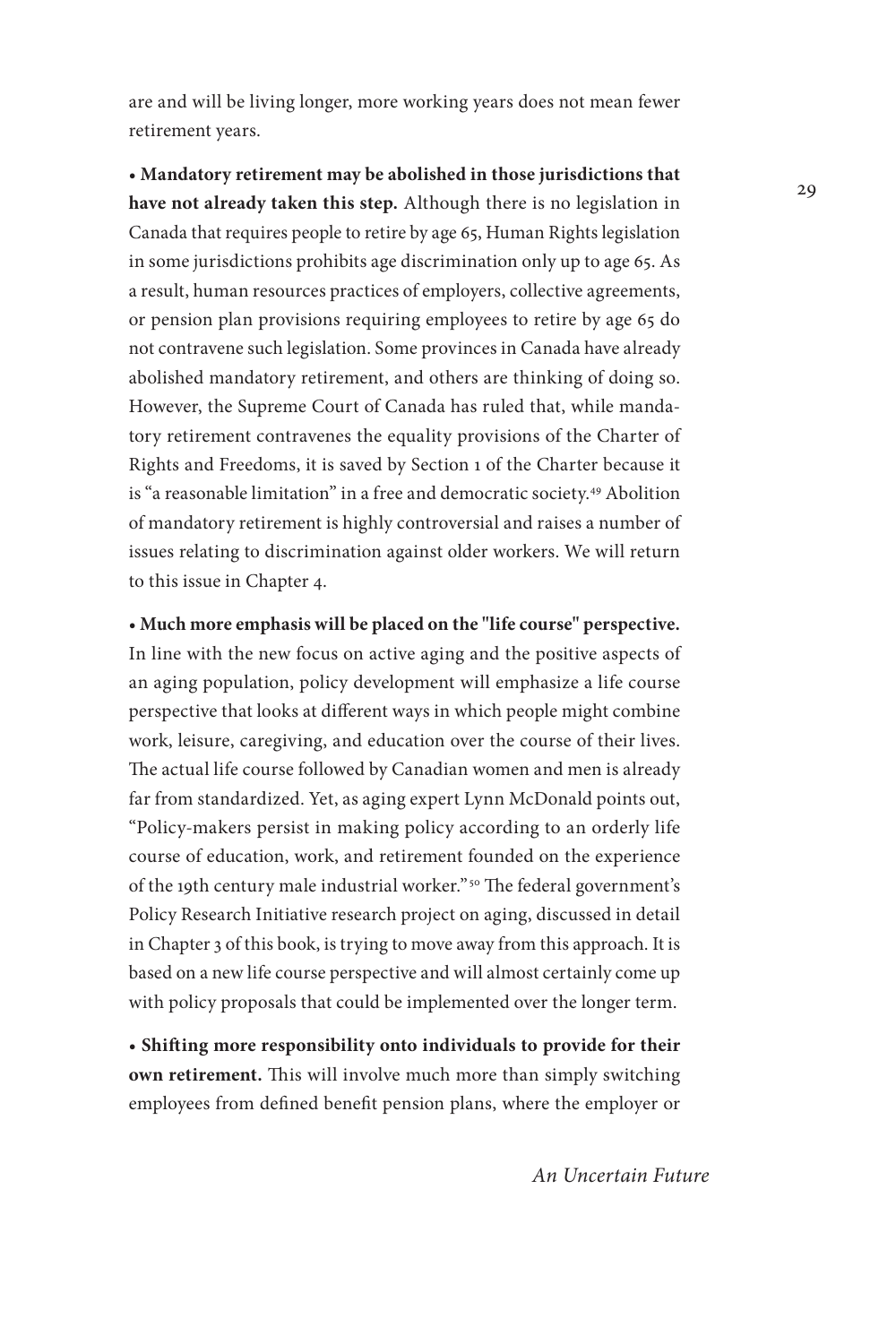plan sponsor is on the hook to provide a pension related to earnings and years of service, into defined contribution plans or group RRSPs where the individual must bear the entire risk of providing a pension. Policy prescriptions increasingly mention giving older workers more "choice" and more "flexibility"—both code words, it would seem, for expecting them to fend for themselves much more than they do now.

For example, the OECD says that, "once poverty alleviation goals have been met, the total amount of an individual's retirement income should not be a goal of public pensions in isolation, but reflect individual choice based on all resources available on retirement, including earnings, private savings, or the use of assets such as reverse mortgages for housing."<sup>51</sup> The OECD also believes that "individuals should be free to choose how they allocate their time to work, unpaid work, and active and passive leisure activities. However," this organization says, "longerterm policy questions must arise if the consequence of public policy is to encourage ever-longer periods of passivity in the last third of life. Should such arrangements continue to have a high priority on the public policy agenda?"<sup>52</sup>

New public policies may establish a framework that will allow individuals to make different choices about how their own particular life course is ordered. But there will probably be a strong expectation that older people will continue to work well into their 60s and that they will have the necessary and up-to-date skills to do so.

• **Active aging will be official policy.** As the World Health Organization sees it, "years have been added to life, now we must add life to years." But active aging is not just about prolonging working life, it is a comprehensive way of organizing participation across the life course.<sup>53</sup>

Active aging, as the OECD defines it, refers to "the capacity of people, as they grow older, to lead productive lives in society and the economy. This means that people can make flexible choices in the way they spend time over their lives: earning, working, and partaking in leisure activities and giving care.<sup>54</sup> These choices are often constrained in ways that harm both individuals and society," according to the OECD. Constraints may include poor health or disability, or even lack of wheelchair access. But they may also include inflexibility in the workplace, where perhaps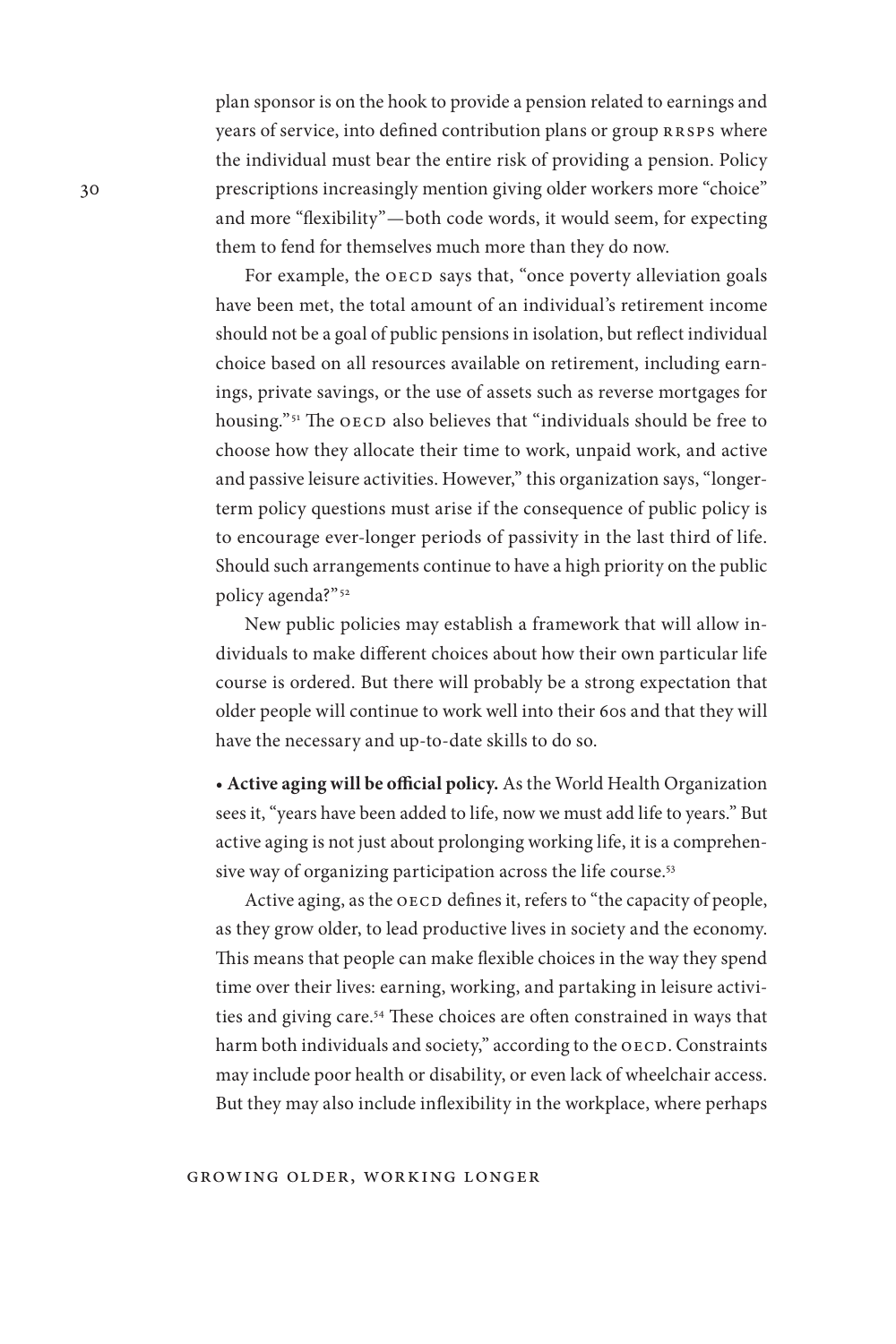it is not possible to take time off for raising children, giving care to the elderly, or undertaking further education.

Other constraints may arise as a result of public policies that have not kept up with changes in demography, families, or employment, says the OECD. Educational arrangements may be aimed only at young people instead of allowing for lifelong learning. Social and labour market programming that encourages early retirement can also be a constraint.

Active aging policies must take a multi-dimensional approach. Alan Walker, professor of social policy at the University of Sheffield in the UK, says the policy challenge is to recognize the thread that links all of the relevant policy areas: employment, health, social protection, social inclusion, transport, education, and so on. An active aging strategy, he says, demands that all these elements are connected and become mutually supportive. The danger, however, is that this sort of approach will become coercive. That can be avoided, Walker believes, if policy takes an enabling and facilitating role and is responsive to age, gender, race, culture, and other differences.<sup>55</sup>

• **Special programs may be developed for older workers.** These might include special training programs or other employment initiatives to ensure that older workers have the updated skills they need to find or continue in work, and that there are real opportunities for them to continue in paid employment. Preventing discrimination against older workers will be essential if people are to be expected to work until later ages. The European Union, for example, issued an Employment Directive in 2000 that prohibits age discrimination in employment and vocational training.<sup>56</sup> However, it appears it still will not address the problem of pension plans that require retirement at a particular age. According to the Directive, differences in treatment in connection with age may be justified under certain circumstances if they relate to "legitimate employment policy, or labour market and vocational training objectives"—for example, some types of work involving heavy physical labour may not be suitable for older people.

The United Kingdom government, in a Consultation Paper outlining how it intends to comply with the Directive, points out that "mandatory retirement is only permissible under the Directive when it can be ob-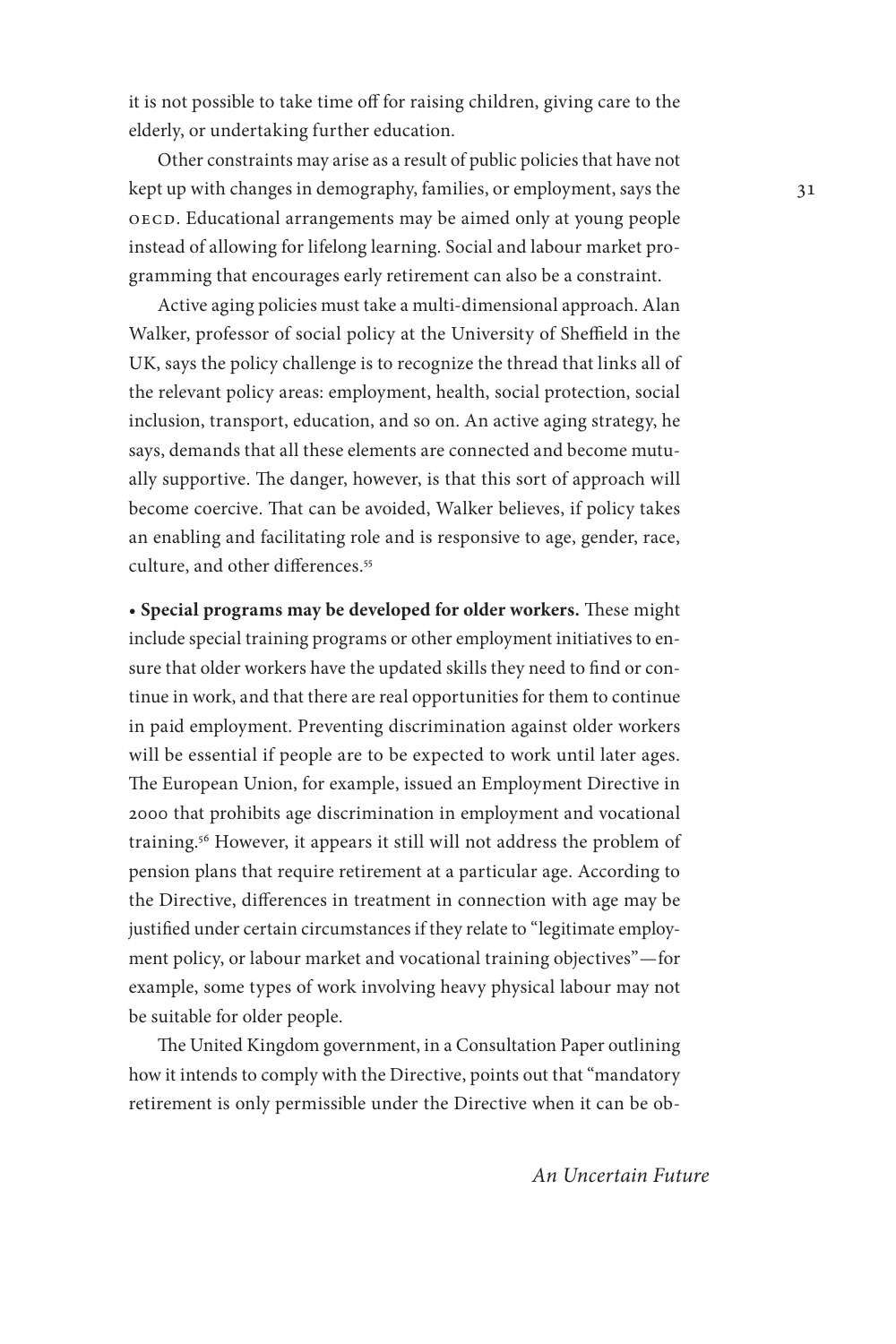jectively justified."<sup>57</sup> However, the UK Government also says it intends to take advantage of the Directive's provisions that allow occupational pension schemes to set ages for admission or entitlement to retirement benefits. It points out that "a normal retirement age—that is, the date from which full scheme benefits are payable without actuarial enhancement—is necessary for the operation of defined benefit schemes, It is not the same as a mandatory retirement age." It proposes to address the problem by allowing people to draw their occupational pension while continuing to work for the same employer.<sup>58</sup>

• **Will inter-generational conflict be revived?** Conflict between the different generations over how public pensions were to be paid for was a big issue in the late 1990s when changes in the Canada Pension Plan were being contemplated. Pay-as-you-go plans, such as the CPP, are financed by contributions from the working age population. But, when the percentage of older people is increasing in relation to those of working age, contributions to these types of plans must increase to provide benefits for increasing numbers of retirees. It was suggested that younger Canadians would resent having to pay higher contributions to the plan to finance growing numbers of retired people.

Changes in the way in which the CPP is funded, implemented in 1998, were intended largely to address potential inter-generational conflict. The establishment of the CPP Investment Fund was made possible by a sharp increase in contribution rates over a brief period of time, generating surplus funds that could be invested to provide an additional source of income for the plan to help pay benefits when the baby boom generation would be retiring in about 20 years from now. In some respects, this was seen as requiring members of the baby boom generation to contribute more now to finance their own pensions payable down the road.

But discussion of inter-generational conflict issues among progressive scholars has always emphasized that a full accounting scheme of the allocation of retirement costs among the working and retired populations requires the inclusion of both the public and private side of the national ledger.59 They have also pointed out that the well-being of future generations does not depend on the design of pension plans, but rather on the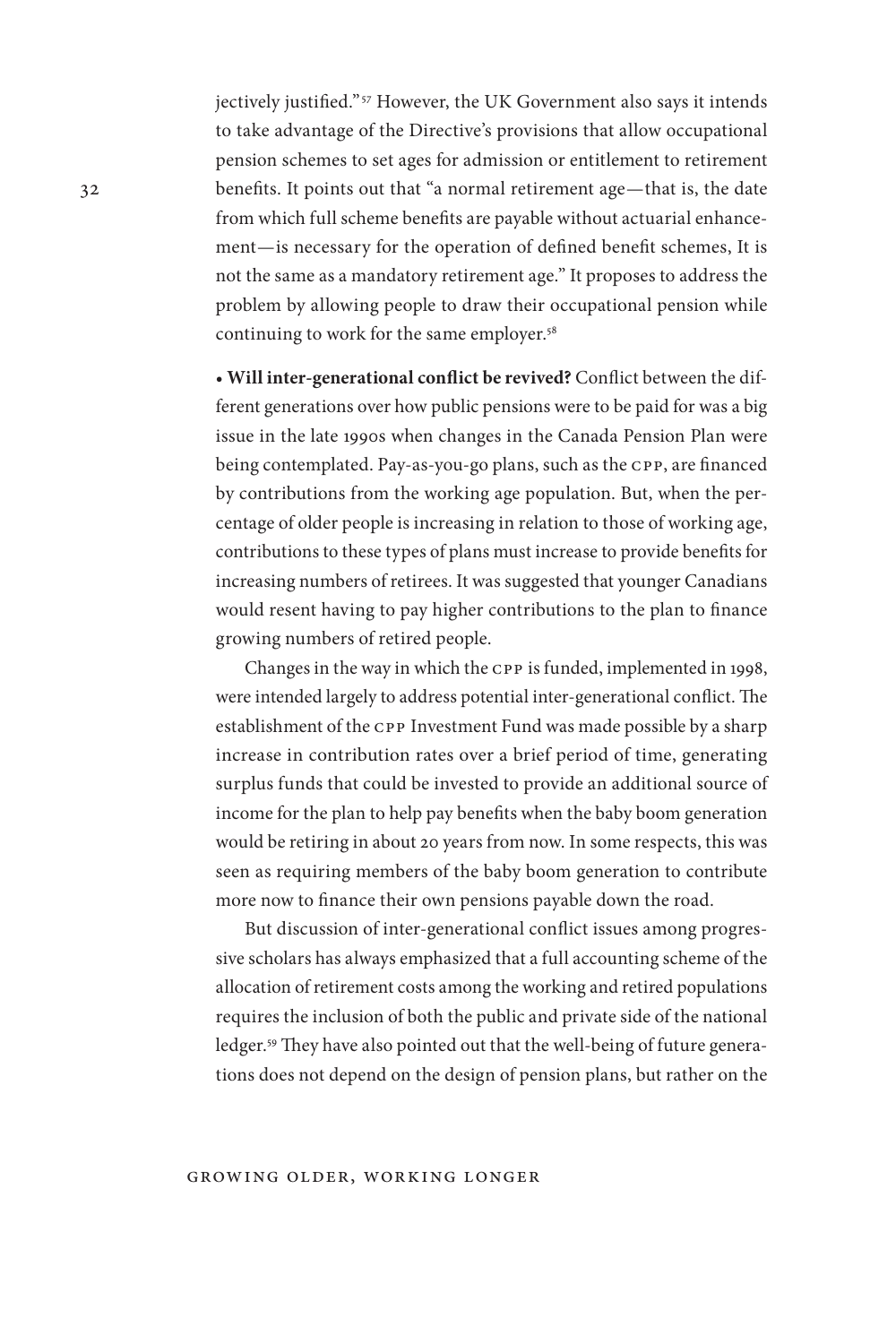productive capacity—schools, hospitals, infrastructure, and so on—that one generation leaves to the next.<sup>60</sup>

However, scholars also emphasize that the relative size of economic differences between generations pales in comparison with those that exist within generations. For example, John Myles points out that raising the age of eligibility for public pensions will have the greatest effect on those without sufficient means to finance early retirement on their own and the least impact on those who do. Since health—life expectancy, disability—and wealth tend to be correlated, the equity problem is compounded. Similarly, the behavioural response to lower mandatory pensions will depend on income level, Myles notes. Low-income families are less likely than high-income families to compensate with more private saving.

# A new social contract for older people

There is a growing consensus among progressive scholars that what is needed now is a comprehensive strategy to address issues raised by our aging population. In many countries, what should have been seen as a welcome demographic change has been transformed into a crisis of the welfare state.<sup>61</sup> The new direction must be to bring together and make the connections between pensions, employment, retirement, health, and citizenship and to join them together in the policy process. This is essential, says Alan Walker, if we are to move successfully towards an older society because, so far, the policy responses to the challenges created by population aging have been piecemeal and strongly compartmentalized in traditional policy domains and ministries.

There may be good reason to rewrite the retirement contract, but there is no need to abandon it.<sup>62</sup> However, there are very real risks in moving forward. In his 2002 paper on *A New Social Contract for the Elderly,* John Myles outlines them:

The key issue is whether the progress made in democratizing retirement during the post-war decades is about to erode, and whether further democratization (e.g., equalizing retirement opportunities for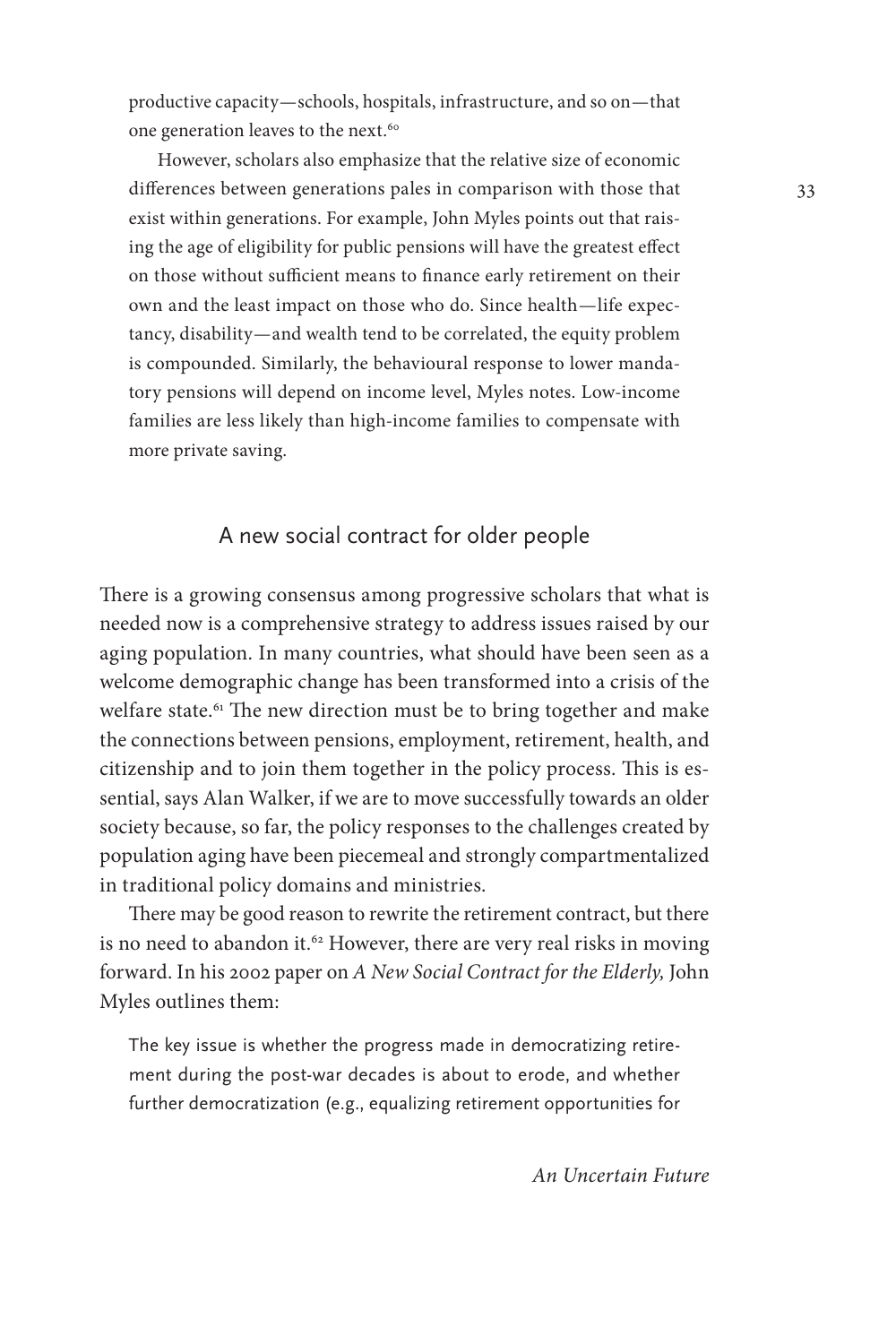men and women) is precluded. Does re-design mean convergence on some hypothetical neo-liberal model for the allocation of retirement wealth, one in which the rights of citizens contract while the importance of markets expands? Will, in short, the pressures of population aging on the public budget prove to be an additional source of dualism and polarization in the 21st century?<sup>63</sup>

But Myles also believes that the political constraint on policy-makers to reach reform through a "negotiated settlement" with a broad range of relevant actors makes radical demolition of the post-war retirement contract impossible. Myles argues that re-designing the retirement contract will require consideration of the three major components of the retirement income system: the age of retirement, the benefits structure, and the method of financing retirement incomes.<sup>64</sup> We will explore these issues in subsequent chapters of this book.

#### **Notes**

- **1** Rowe and Nguyen 2003: 55.
- **2** Myles 2002: 130.
- **3** Ibid.
- **4** Statistics Canada 2003c: 1.
- **5** Hicks 2003b: 12.
- **6** Statistics Canada 1999: 67.
- **7** Baxter and Ramlo 1998: 15.
- **8** Statistics Canada 2003d: 3.
- **9** OECD 2000: 112.
- **10** Ibid.
- **11** Baxter and Ramlo 1998: 15.
- **12** Rowe and Nguyen 2003: 55.
- **13** Ibid.
- **14** Myles 2002: 131.
- **15** Régies des rentes du Québec 2003: 28.
- **16** OECD 1998: 14.
- **17** Chief Actuary 2003: 38.

Growing Older, Working Longer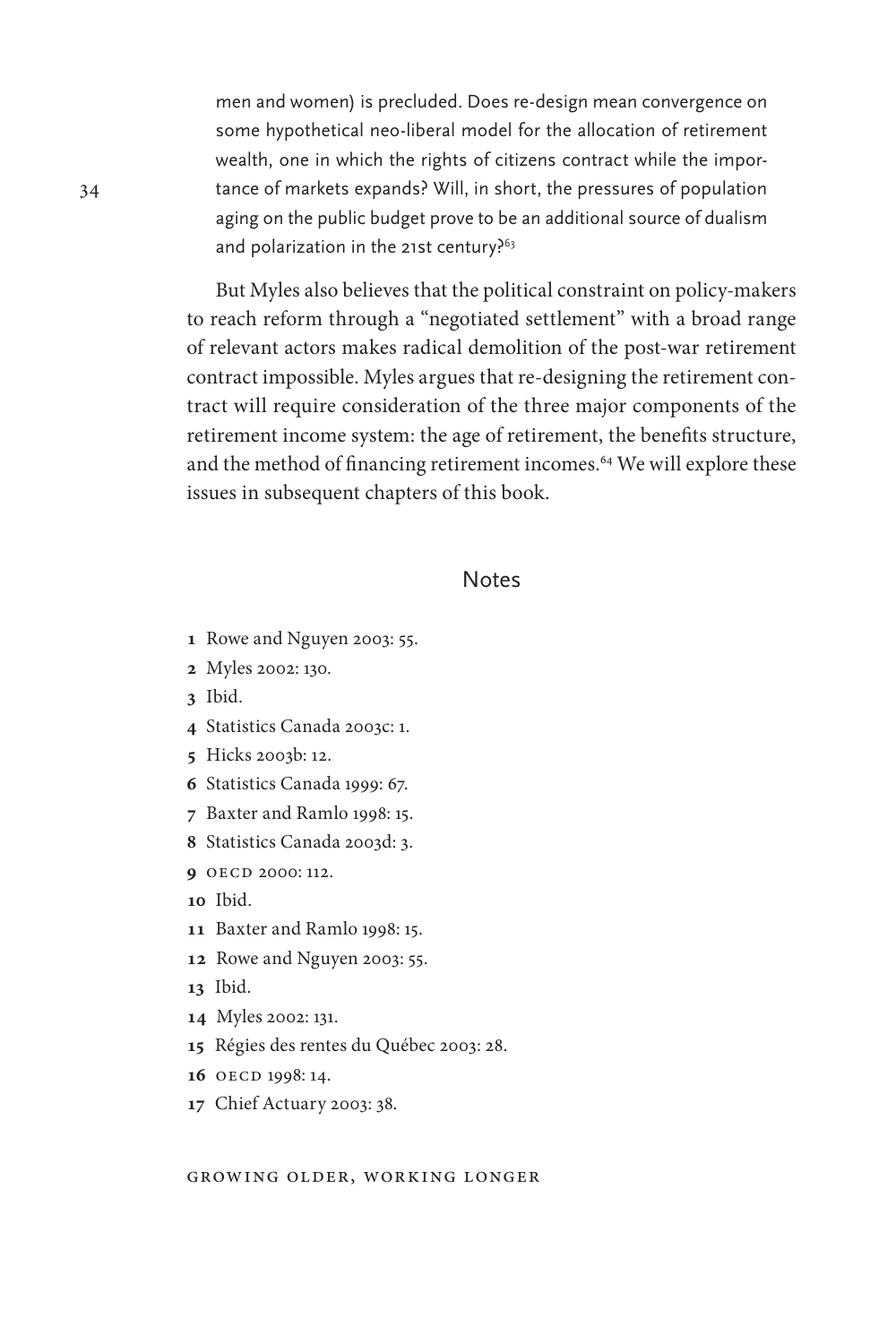Ibid.

Hicks 2003b: 15.

Ibid. 3.

- Habtu 2003: 3.
- Morissette and Zhang 2004: 11.
- Ibid. 15.
- TD Bank Financial Group 2004: 1.
- MacNaughton 2004: 7.
- TD Bank Financial Group 2004: 1.
- MacNaughton 2004: 7.
- Statistics Canada 2003c: 1.
- Maser and Dufour 2001: 27.
- Monette 1996: 16.
- Statistics Canada 2003d: 1.
- Ibid.
- Ibid. 2.
- Ibid.3.
- Duchesne 2004: 5.
- Monette 1996: 26.
- Ibid. 29.
- Pyper and Giles 2002: 15.
- Investors Group 2003: 1.
- Desjardins Financial Security 2003: 4.
- Statistics Canada 2000: 276.
- Ibid. 118.
- Statistics Canada 2004a: 1.
- Monette 1996: 11.
- Ibid. 17.
- Cranswick 2003: 16.
- Keating et al 1999: 62.
- Myles 2002: 154.
- Townson 1997: 25.
- McDonald 1997: 395.
- OECD 1998: 22.
- OECD 2000: 105.
- Walker 2003:29.